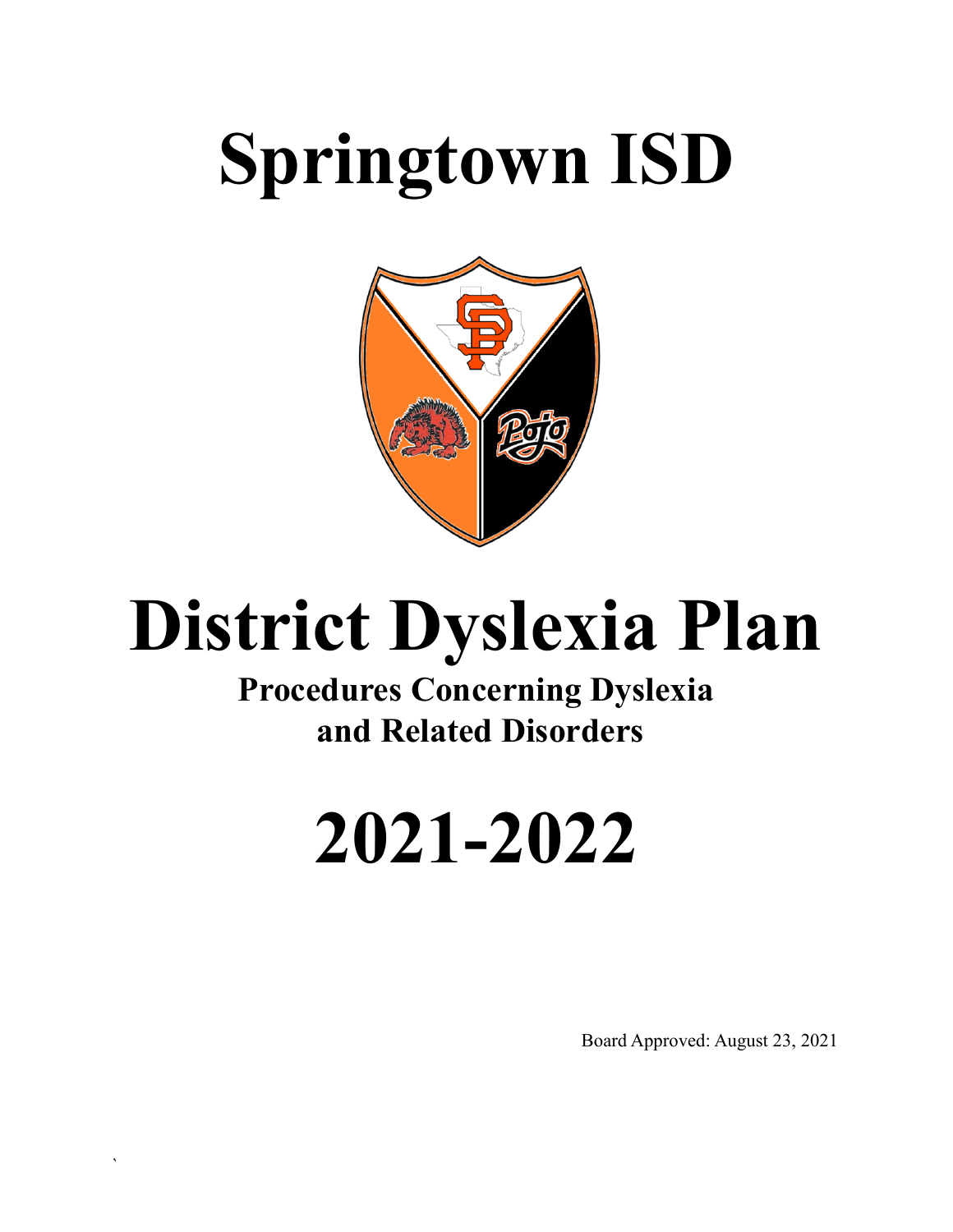## **Table of Contents**

|                                                        | 3  |
|--------------------------------------------------------|----|
|                                                        | 3  |
| State and Federal Law regarding Early Identification & |    |
|                                                        | 4  |
|                                                        | 4  |
|                                                        | 5  |
|                                                        | 5  |
|                                                        | 6  |
|                                                        | 9  |
|                                                        | 9  |
|                                                        | 9  |
|                                                        | 10 |
|                                                        | 12 |
|                                                        | 13 |
|                                                        | 13 |
|                                                        | 15 |
|                                                        | 15 |
|                                                        | 15 |
| Assessment of Students Identified Outside the District | 16 |
| Pathways for Dyslexia Identification &                 |    |
|                                                        | 16 |
|                                                        | 18 |
|                                                        | 18 |
|                                                        | 18 |
|                                                        | 20 |
|                                                        | 21 |
|                                                        | 22 |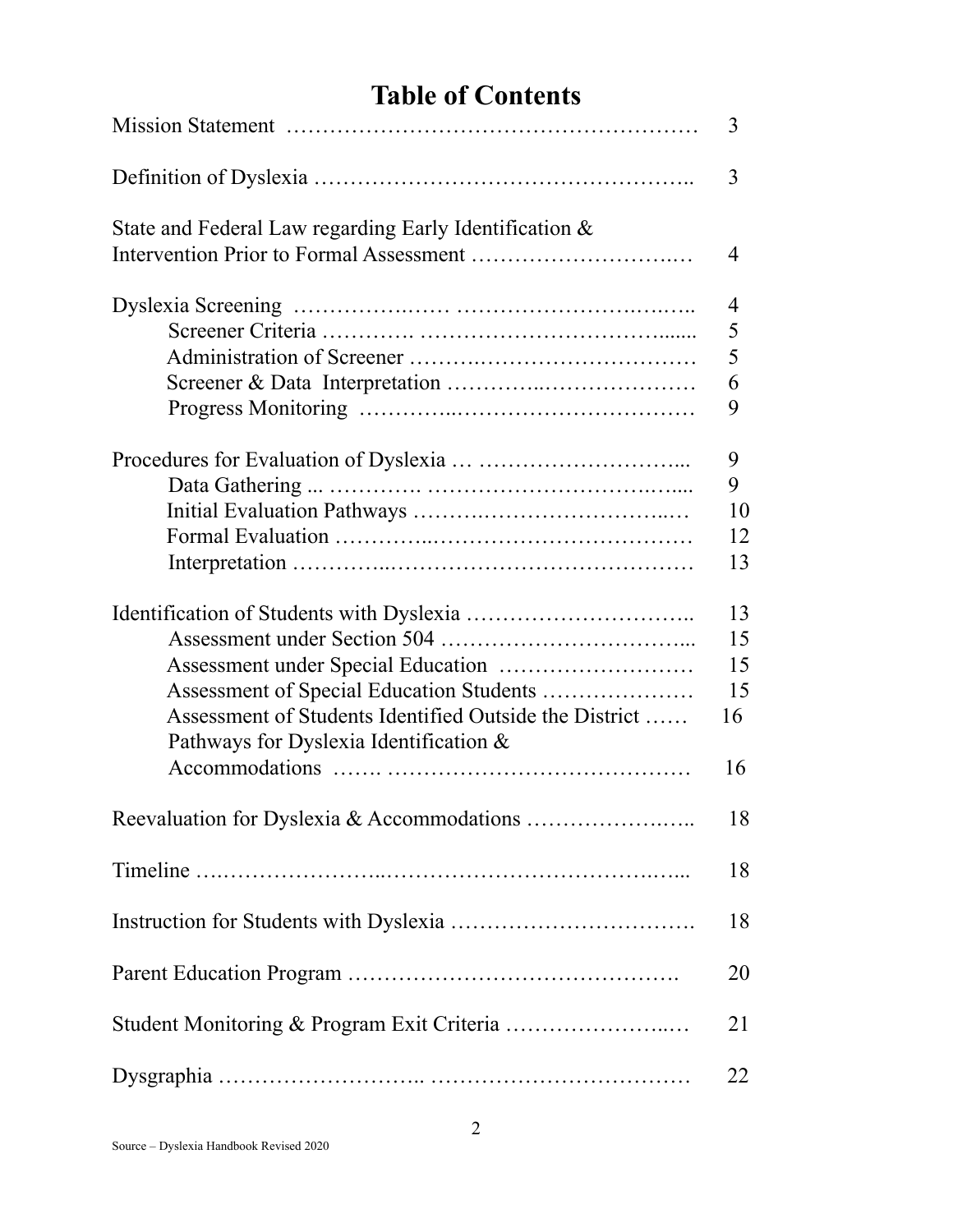## **Mission Statement**

The mission of the Springtown ISD Dyslexia Program is to provide an instructional program to meet the needs of students with dyslexia and related disorders to provide opportunities for these students to develop their potential as learners.

## **Definition of Dyslexia**

As defined in Texas Education Code §38.003

(1) "Dyslexia" means a disorder of constitutional origin manifested by a difficulty in learning to read, write, or spell, despite conventional instruction, adequate intelligence, and sociocultural opportunity.

(2) "Related disorders" includes disorders similar to or related to dyslexia such as developmental auditory imperception, dysphasia, specific developmental dyslexia, developmental dysgraphia, and developmental spelling disability.

The current definition from the International Dyslexia Association states the following:

Dyslexia is a specific learning disability that is neurological in origin. It is characterized by difficulties with accurate and/or fluent word recognition and by poor spelling and decoding abilities. These difficulties typically result from a deficit in the phonological component of language that is often unexpected in relation to other cognitive abilities and the provision of effective classroom instruction. Secondary consequences may include problems in reading comprehension and reduced reading experience that can impede growth of vocabulary and background knowledge (Adopted by the International Dyslexia Board of Directors, November 12, 2002).

Students identified as having dyslexia typically experience primary difficulties in phonological awareness and manipulation, single-word reading, reading fluency, and spelling. Consequences may include difficulties in phonological awareness that are unexpected for the student's age and educational level, and are not primarily the result of language difference factors. Additionally, there is often a family history of similar difficulties.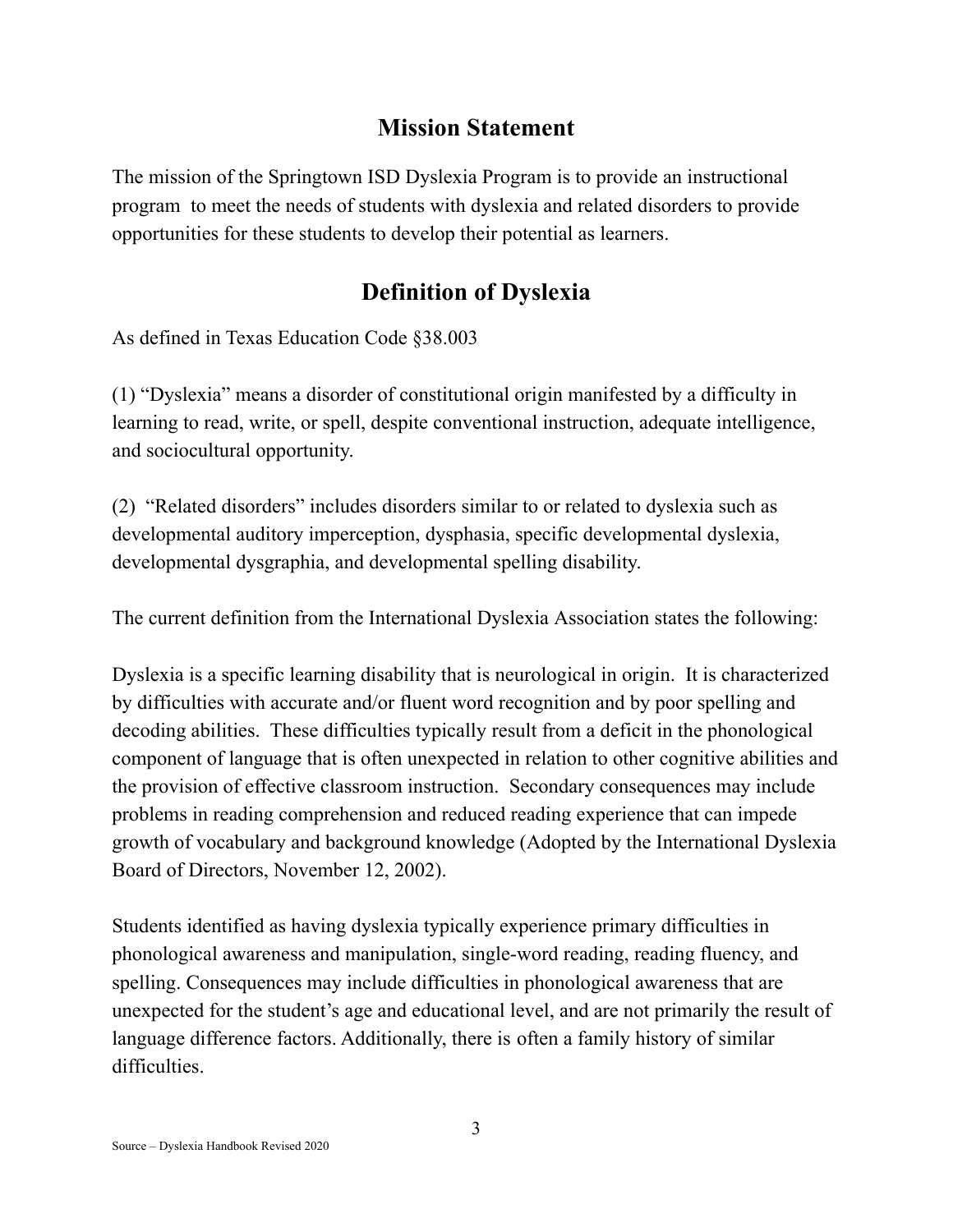## **State and Federal Law Regarding Early Identification & Intervention Prior to Formal Assessment**

Both state and federal legislation emphasize early identification and intervention for students who may be at risk for reading difficulties, such as dyslexia. In accordance with TEC §28.006 Reading Diagnosis, Springtown ISD administers early reading instruments in kindergarten, first, and second grades to determine students' reading development and comprehension. Additionally, the law requires a reading instrument from the commissioner's approved list to be administered at the beginning of grade 7 to any student who did not demonstrate proficiency on the reading assessment administered under TEC§39.023(a). If, on the basis of the reading instrument results, students are determined to be at risk for dyslexia and other reading difficulties, the students' parents/guardians are notified. In addition, an accelerated (intensive) reading program that appropriately addresses students' reading difficulties and enables them to "catch up" with their typically performing peers is implemented. The information from reading instruments administered under TEC §28.006 will be one source of information in deciding whether or not to recommend a student for assessment for dyslexia.

The provisions offered to students who are reported to be at risk for dyslexia or other reading difficulties should align to the requirements of Elementary and Secondary Education Act (ESEA) legislation, Springtown ISD will implement reading programs using scientifically based reading research as well as evidence proven effective results.

Under the Equal Education Opportunity Act (EEOA), Sprintown ISD ensures that all students are given equal access to educational services regardless of race, color, sex, religion, or national origin. Therefore, research-based interventions are to be provided to all students experiencing difficulties in reading, including English learners (EL), regardless of their proficiency in English.

## **Dyslexia Screening**

Students enrolling in Springtown ISD shall be assessed for dyslexia and related disorders at appropriate times (TEC  $\S 38.003(a)$ ). The appropriate time depends upon multiple factors including the student's reading performance, reading difficulties, poor response to supplemental, scientifically based reading instruction, teachers' input, and parents' or guardians' input. Additionally, all kindergarten students will be screened by the end of the school year, and grade 1 screening must conclude no later than January 31 of each year (TEC §38.003).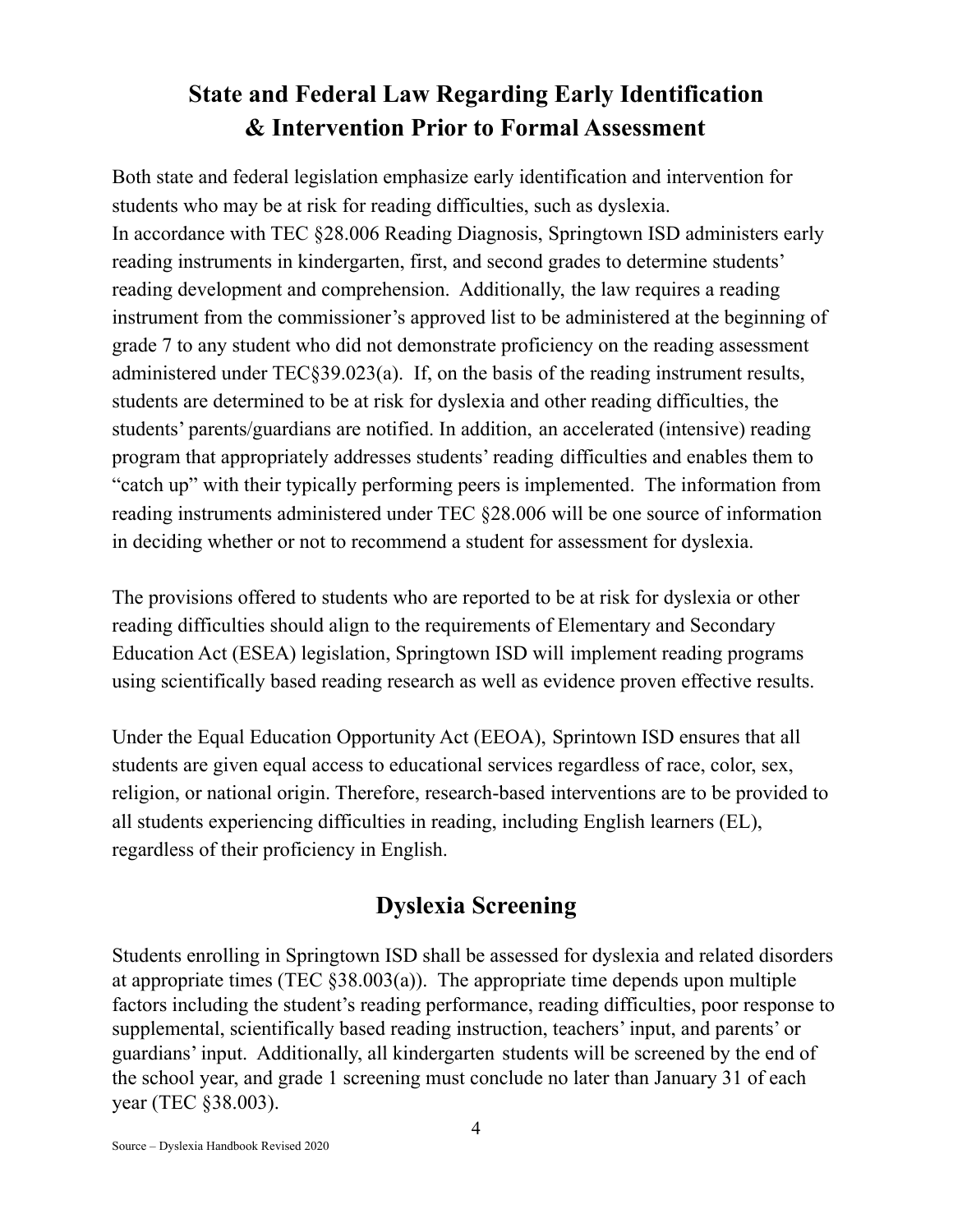#### **Screener Criteria**

Regardless of the primary language of the student, instruments used to screen for dyslexia and other reading difficulties must address the skills below:

| Criteria for English and Spanish Screening Instruments |                           |  |
|--------------------------------------------------------|---------------------------|--|
| Kindergarten                                           | <b>First Grade</b>        |  |
| • Phonological Awareness                               | • Phonological Awareness  |  |
| <b>Phonemic Awareness</b>                              | • Phonemic Awareness      |  |
| Sound-Symbol Recognition                               | Sound-Symbol Recognition  |  |
| • Letter Knowledge                                     | • Letter Knowledge        |  |
| Decoding Skills                                        | • Decoding Skills         |  |
| Spelling                                               | Spelling                  |  |
| • Listening Comprehension                              | <b>Reading Rate</b>       |  |
|                                                        | Reading Accuracy          |  |
|                                                        | • Listening Comprehension |  |

In addition, the following student behaviors should be observed during screening:

- Lack of automaticity
- Difficulty sounding out words left to right
- Guessing
- Self-correcting
- Inability to focus on reading
- Avoidance behavior

#### **Administration of Screener**

Springtown ISD ensures that appropriately trained and qualified individuals administer and interpret the results of the selected screening instrument. This includes a classroom teacher who holds a valid certification for kindergarten and first grade, a dyslexia teacher, special education teacher, and/or a reading specialist. **An educational aide is not eligible to administer or interpret the dyslexia screening instrument.** It is best practice that the student's current classroom teacher administers the screening instrument whenever possible.

#### **Screener Interpretation**

The purpose of screening is to help identify, as early as possible, the students at risk for dyslexia or other reading difficulties so that targeted intervention can be provided. Screening alone will never improve outcomes for students; it must lead to effective instruction for it to be useful. Therefore, once the screening has been administered, the next steps are to analyze results, identify the level of risk for each student, and make informed decisions.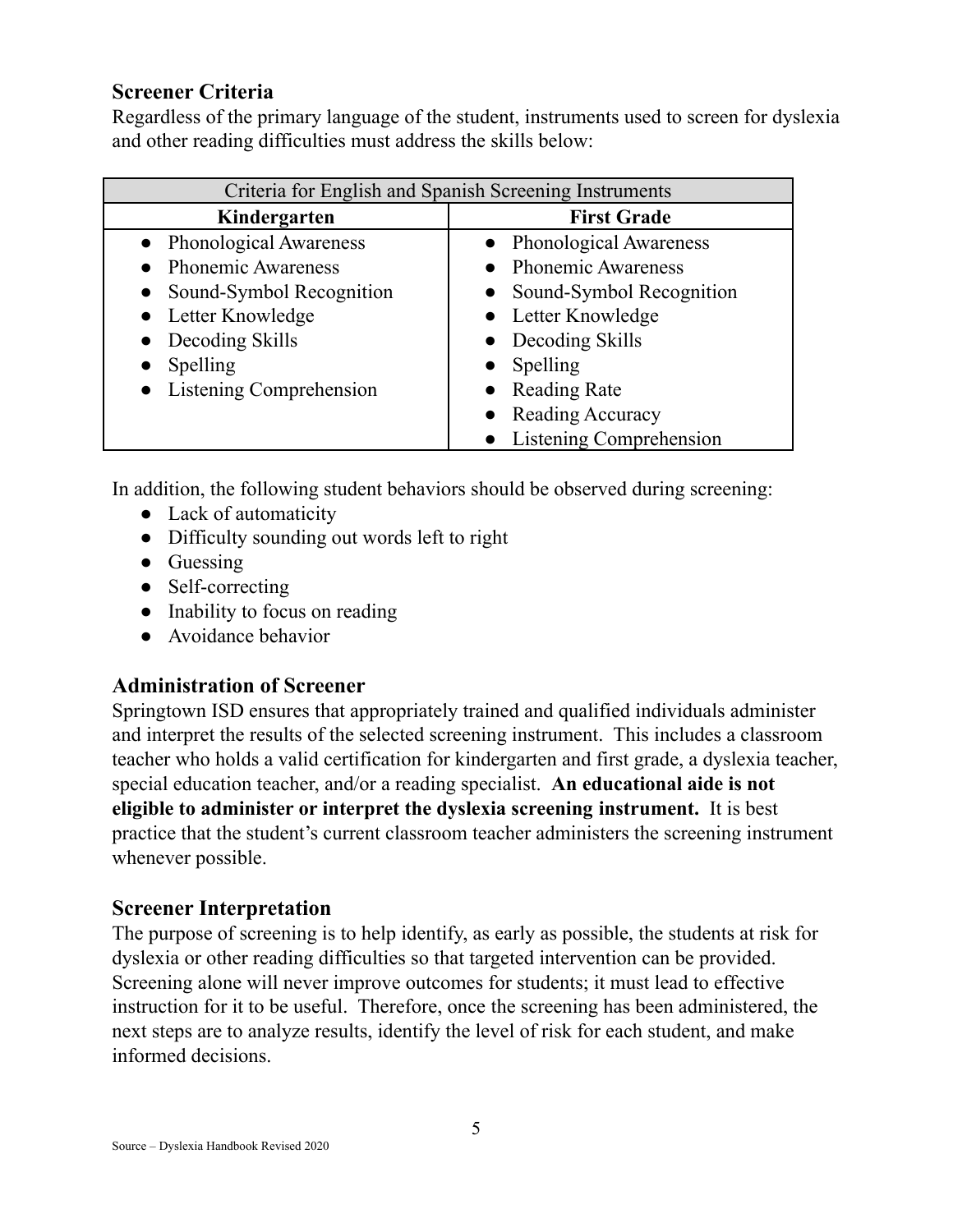The district utilizes mCLASS® DIBELS® 8th Edition as the universal reading screener in grades K-4. This assessment includes a built-in dyslexia screener with a risk indicator that clearly shows at-risk students and meets the state's K–1 requirements.

A qualified team is required to review all data to make informed decisions whether a student exhibits characteristics of dyslexia. The team must consist of individuals who:

- have knowledge of the student
- are appropriately trained in administration of the screening tool
- are trained to interpret quantitative and qualitative results from the screening process
- recognize characteristics of dyslexia

The team may consist of the student's classroom teacher(s), the dyslexia specialist, the individual who administered the screener, an LPAC representative (as appropriate), and a campus administrator. If the process of identification is initiated under IDEA, the team must also include the parent and all IDEA procedures must be followed.

The team must use the screening data to make a plan of action for each student at-risk for dyslexia. A student form MUST be completed in Eduphoria for each student. The following recommendations can be made for the student:

- Begin/Continue a Student Support Plan
- Special Education Evaluation Referral
- Monitor Student Progress

Screening data should always be shared with parents. Once the screener has been completed, Springtown ISD campuses will send the appropriate reports home to parents/guardians.

The *Universal Screening and Data Review for Reading Risk* flowchart that follows provides information regarding the decisions campuses will make for each student as the school reviews screening results. **It is important to remember that at any point in the process a referral for a dyslexia evaluation may be made either under IDEA.** Regardless of the process in place for screening and data review, a student may be recommended for an additional evaluation whenever accumulated data indicates that the student continues to struggle with one or more of the components of reading. Parents/guardians have the right to request a referral for a dyslexia evaluation under IDEA at any time. Tiered interventions through RtI **CANNOT** delay evaluations of students suspected of having a disability.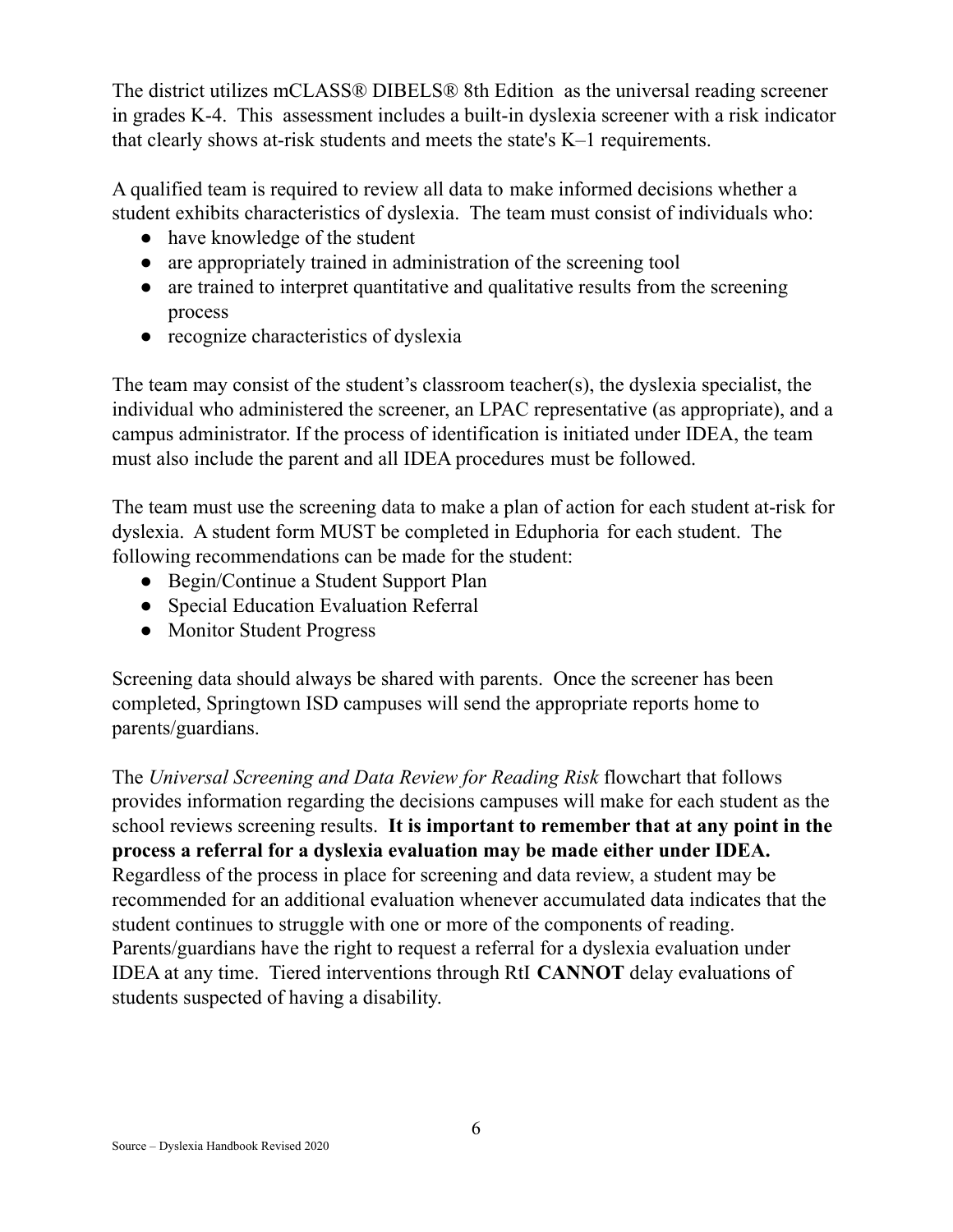## **Springtown ISD Universal Screening and Data Review For Reading Risk**



#### A referral may be made at any point under IDEA

Source – Dyslexia Handbook Revised 2020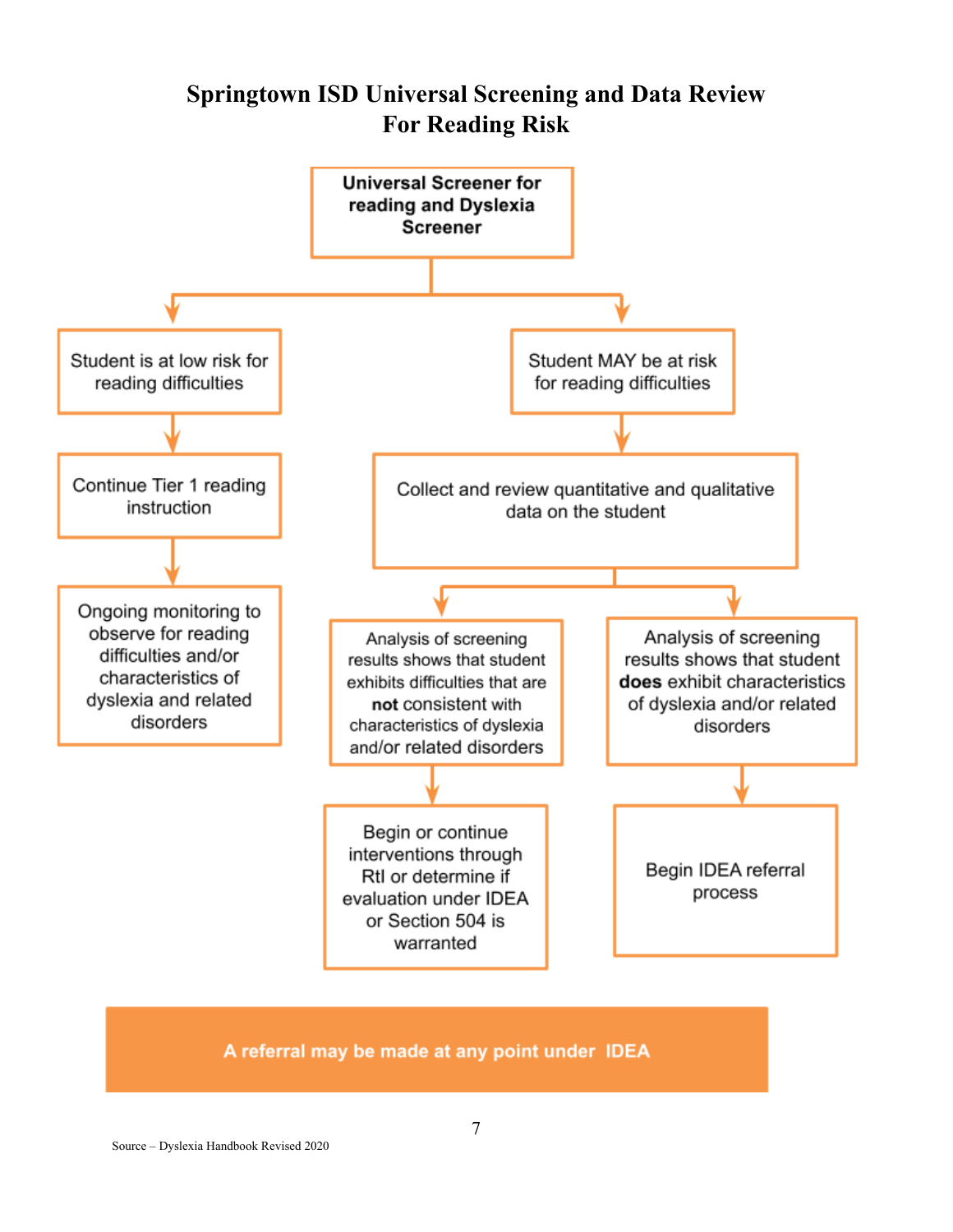#### **Progress Monitoring**

Teachers and administrators in Springtown ISD must be mindful that screening for at risk is an ongoing process. Decisions should be reevaluated and altered as more information is obtained as instruction continues. While some kindergarten and first grade students may not initially appear to be at risk for dyslexia based on screening results, they may actually still be at risk. Students who have learned to compensate for lack of reading ability and twice-exceptional students are two groups who may not initially appear to be at risk for dyslexia.

Springtown ISD will continue to monitor students for common risk factors of dyslexia in second grade and beyond, at appropriate times. **A referral for a dyslexia evaluation can be considered at any time; kindergarten-high school.**

## **Procedures for Evaluation**

#### **Data Gathering:**

The first step in the evaluation process is data gathering. Information will be used to evaluate the student's academic progress and determine what actions are needed to ensure the student's improved academic performance. This information **should** include data that demonstrates the student was provided appropriate instruction and data-based documentation of repeated assessments of achievement at reasonable intervals (progress monitoring), reflecting formal assessment of student progress during instruction. Additional information to be considered includes the results from some or all of the following:

- Vision screening
- Hearing screening
- Teacher reports of classroom concerns
- Classroom reading assessments
- Accommodations or interventions provided
- Academic progress reports (report cards)
- Gifted/Talented assessments
- Samples of schoolwork
- Parent conference notes
- Speech and language assessment
- The K-2 reading instrument as required in TEC §28.006
- 7<sup>th</sup>-grade reading instrument results as required in TEC§28.006
- State student assessment program as described in TEC §39.002
- Observations of instruction provided to the student
- Full Individual Evaluation
- Outside evaluations
- School attendance
- Curriculum-based assessment measures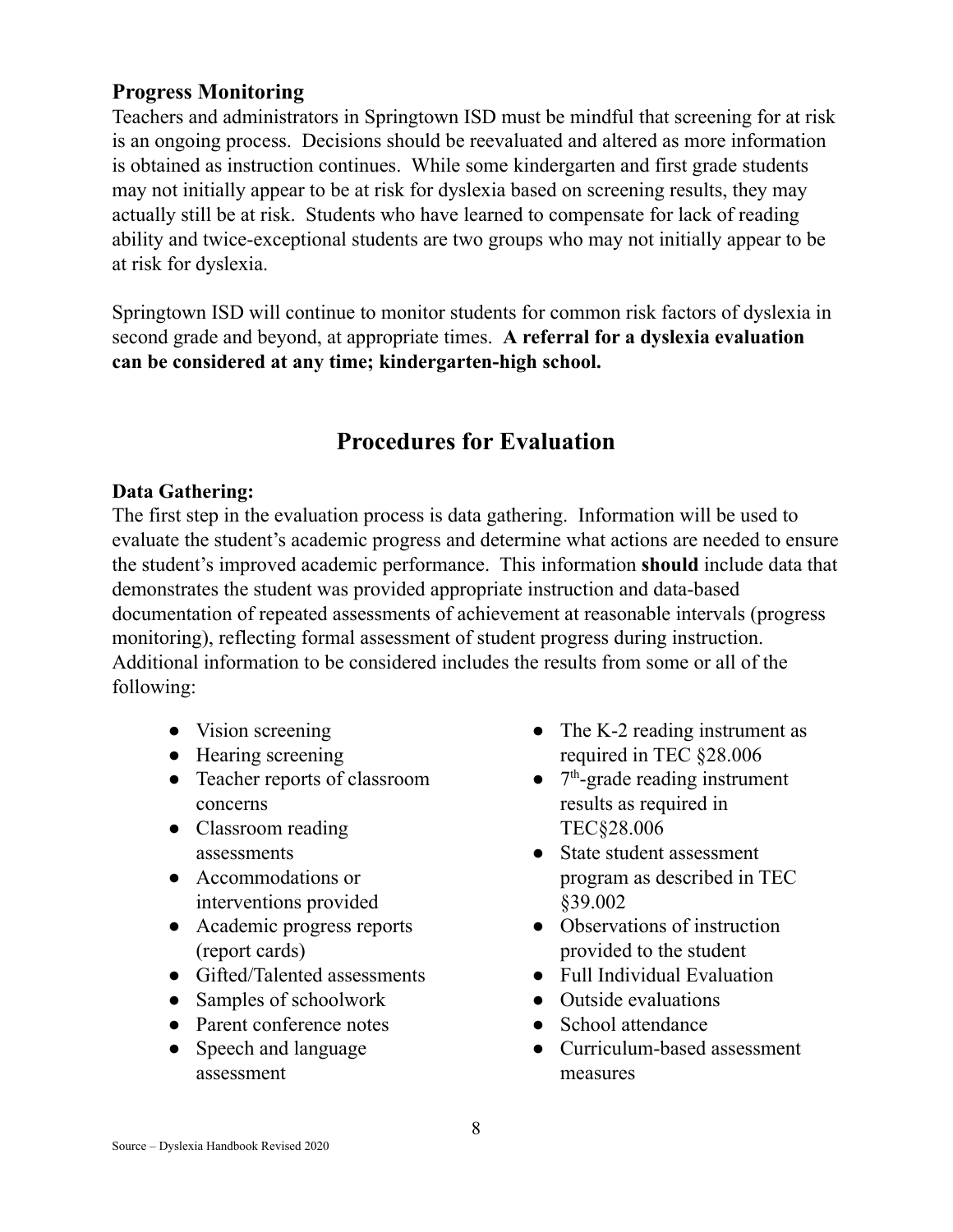- Instructional strategies provided and student's response to the instruction
- Screening

Data that supports the student received appropriate instruction and that the difficulties are not primarily the result of sociocultural factors which include language differences, irregular attendance, or lack of experiential background.

Among the actions that Springtown ISD has available for the student is a recommendation that the student be assessed for dyslexia. Springtown ISD recommends assessment for dyslexia if the student demonstrates the following:

- Poor performance in one or more areas of reading and/or the related area of spelling that is unexpected for the student's age/grade
- Characteristics and risk factors of dyslexia

#### **Primary Reading/Spelling Characteristics of Dyslexia:**

- Difficulty reading words in isolation
- Difficulty accurately decoding unfamiliar words
- Difficulty with oral reading (slow, inaccurate, or labored)
- Difficulty spelling

It is important to note that students demonstrate differences in degree of impairment.

The reading/spelling characteristics are most often associated with the following:

- Segmenting, blending, and manipulating sounds in words (phonemic awareness)
- Learning the names of letters and their associated sounds
- Holding information about sounds and words in memory (phonological memory)
- Rapid recalling the name of familiar objects, colors, or letters of the alphabet (rapid naming)

Consequences of dyslexia may include the following:

- Variable difficulty with aspects of reading comprehension
- Variable difficulty with aspects of written language
- Limited vocabulary growth due to reduced reading experiences

### **Initial Evaluation Pathways**

When formal dyslexia evaluation is recommended, Springtown ISD will refer the student for an evaluation under IDEA.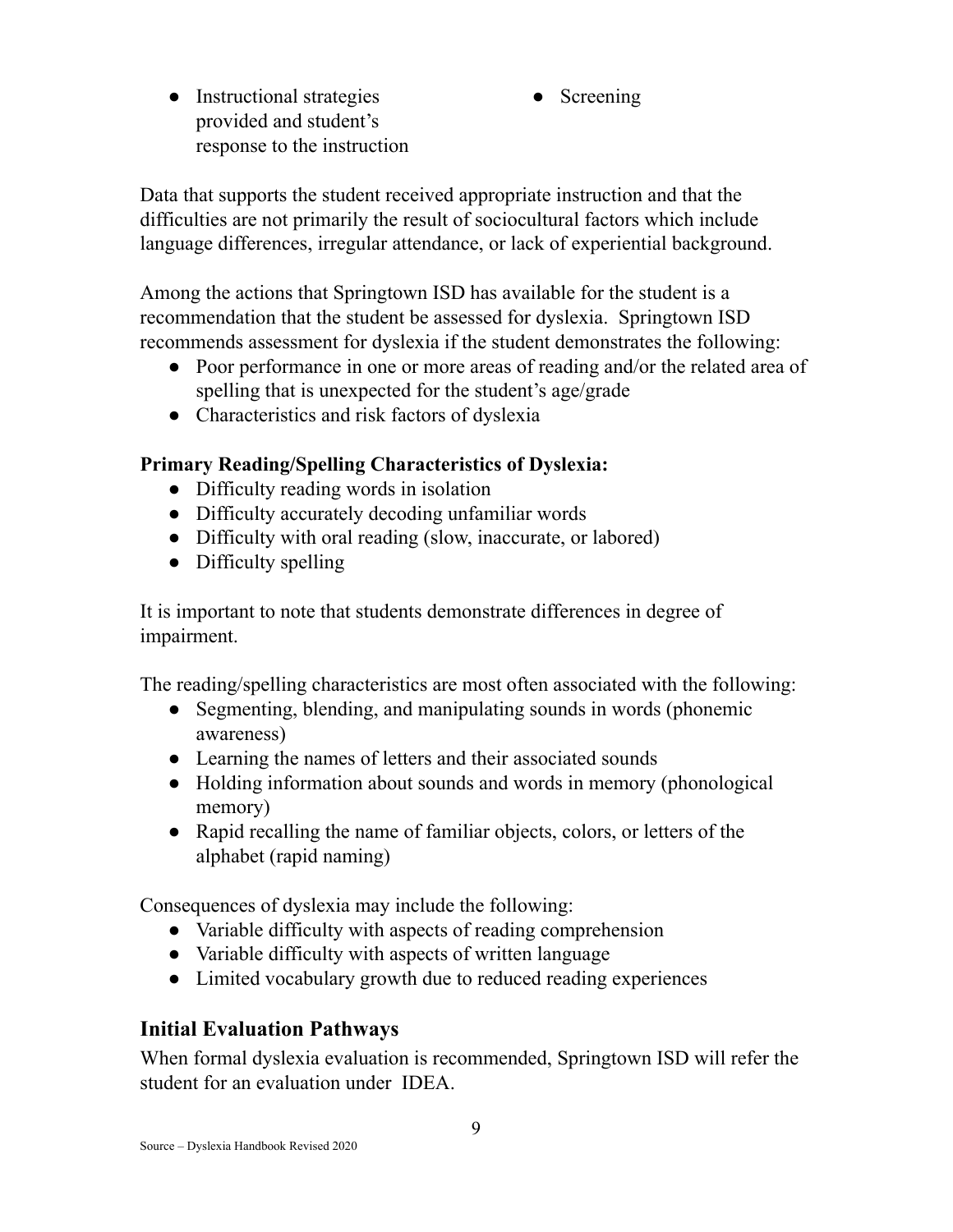Through IDEA process, Springtown ISD will complete the evaluation using the following procedures:

- 1. Notify parents or guardians of proposal to conduct a Full and Individual Evaluation (FIE) for a specific learning disability, including dyslexia. .
- 2. Inform parents or guardians of their rights under IDEA.
- 3. Obtain parent or guardian consent to assess the student for special education and related services.
- 4. Assess student, being sure that individuals/professionals who administer assessments have training in the evaluation of students for dyslexia and related disorders (19 TAC §74.28).

If the student being assessed is already served in special education and a dyslexia evaluation is requested, IDEA 2004 procedures must be followed.

In compliance with IDEA 2004, test instruments, and other evaluation materials must meet the following criteria:

- Be validated for the specific purpose for which the tests, assessments, and other evaluation materials are used
- Include material tailored to assess specific areas of educational need and not merely materials that are designed to provide a single general intelligence quotient
- Be selected and administered so as to ensure that, when a test is given to a student with impaired sensory, manual, or speaking skills, the test results accurately reflect the student's aptitude or achievement level, or whatever other factor the test purports to measure, rather than reflecting the student's impaired sensory, manual, or speaking skills
- Be selected and administered in a manner that is not racially or culturally discriminatory
- Include multiple measures of a student's reading abilities such as informal assessment information (e.g., anecdotal records, district universal screenings, progress monitoring data, criterion referenced assessments, results of informal reading inventories, classroom observations)
- Be administered by trained personnel and in conformance with the instructions provided by the producer of the evaluation materials
- Be used for the purpose for which the assessment or measures are valid or reliable
- Be provided and administered in the student's native language or other mode of communication and in the form most likely to yield accurate information regarding what the child can do academically, developmentally, and functionally, unless it is clearly not feasible to provide or administer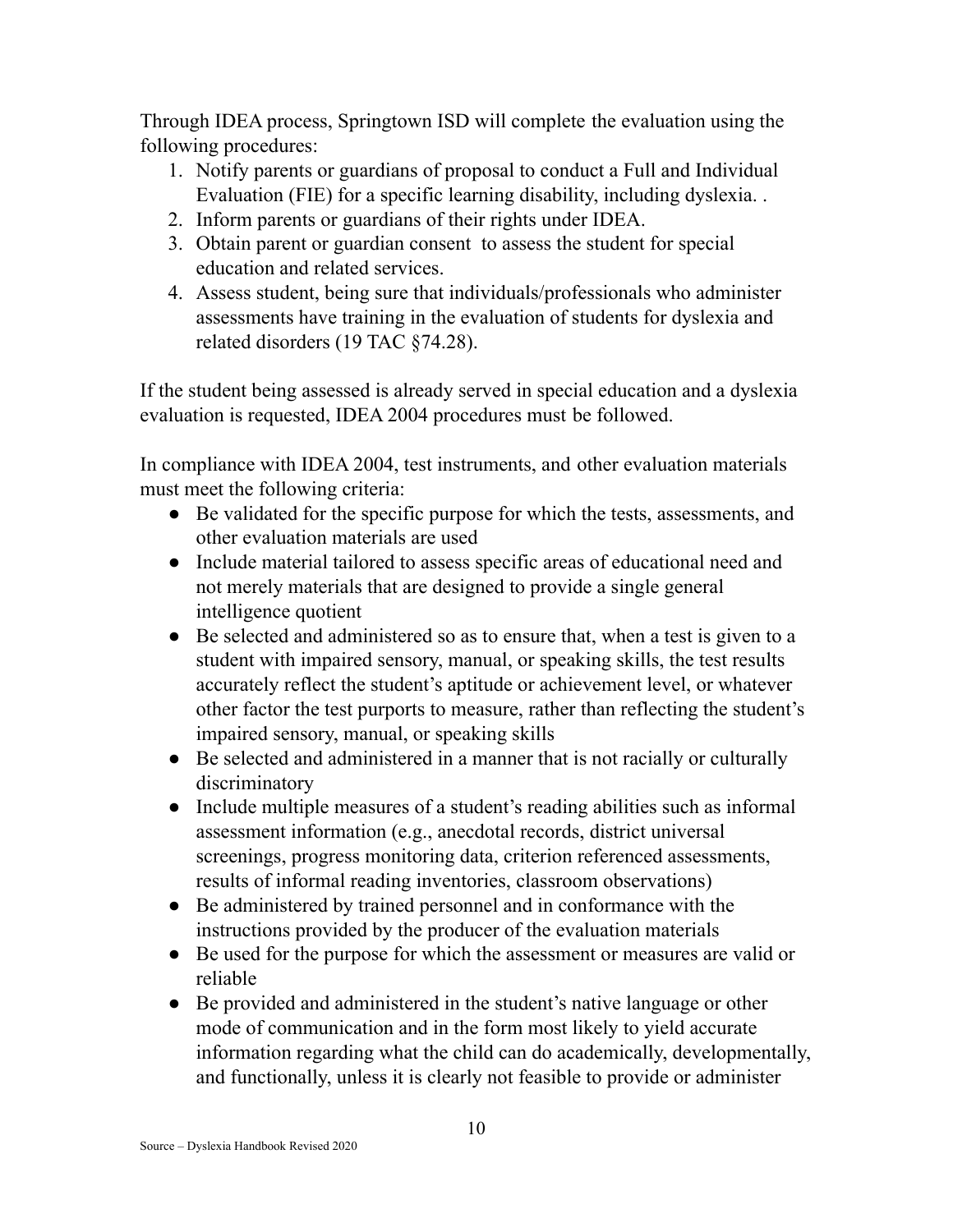#### **Formal Evaluation**

After data gathering, the next step in the process is formal evaluation. This is not a screening; rather, it is an individualized evaluation used to gather specific data about a student.

In compliance with IDEA, Springtown ISD administers test instruments and other evaluation materials that assess the following domains:

#### **Academic Skills**

- Letter knowledge (name and associated sound)
- Reading words in isolation
- Decoding unfamiliar words accurately
- Reading fluency (rate, accuracy, and prosody)
- Reading comprehension
- Spelling

#### **Cognitive Processes**

- Phonological/phonemic awareness
- Rapid naming of symbols or objects

Based on the student's academic difficulties and characteristics, additional areas that may be assessed include the following:

- Vocabulary
- Listening comprehension
- Verbal expression
- Written expression
- Handwriting
- Memory for letter or symbol sequences (Orthographic processing)
- Mathematical/calculation reasoning
- Phonological memory Verbal working memory Processing speed

#### **English Learners: This refers to students served in Bilingual and ESL programs as well as students designated Limited English Proficient (LEP) whose parents have denied services.**

Much diversity exists among English Learners (ELs). The identification and service delivery process for dyslexia must be in step with the student's linguistic environment and educational background. Involvement of the Language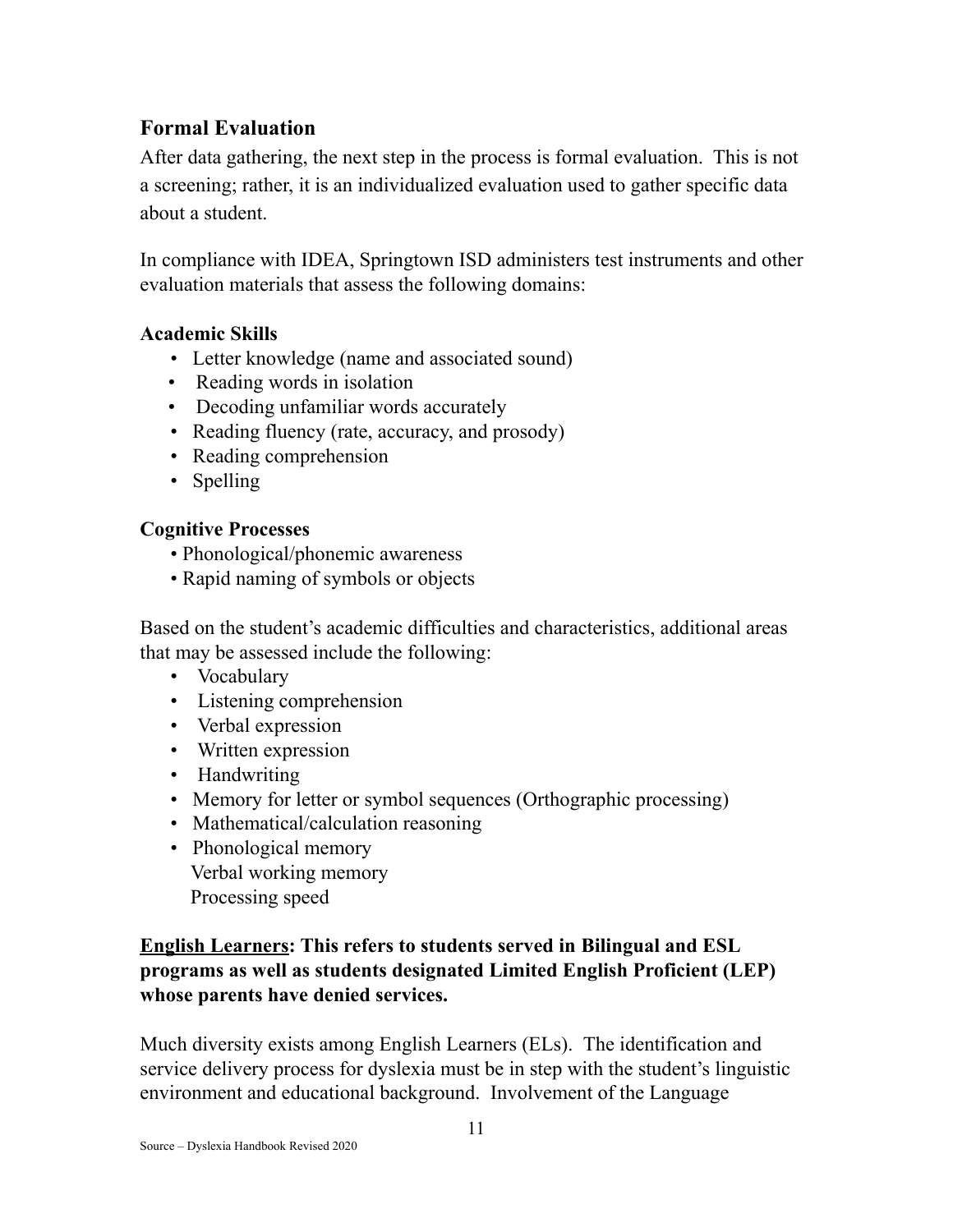Proficiency Assessment Committee (LPAC) in the decision making process is required.

Additional data to be gathered when assessing English Learners:

- Language Proficiency Assessment Committee (LPAC) documentation which includes the following:
	- o Home language survey
	- o Assessment related to identification for limited English proficiency (oral language proficiency tests and norm-referenced tests)
	- o State student assessment data results when available
	- o Texas English Language Proficiency system (TELPAS) information (Reading Proficiency Test in English (RPTE))
	- o Type of language programming provided and language of instruction
	- o Linguistic environment and second-language acquisition development
	- o Previous schooling in and outside of the United States

Additional assessment when assessing English Learners:

- Comprehensive oral language proficiency testing should be completed for a dyslexia evaluation due to the importance of the information for
	- o consideration in relation to academic challenges,
	- o planning the assessment, and
	- o interpreting assessment results.

#### **Interpretation:**

Test results of English Learners (EL) will be interpreted in light of the student's: language development (in both English and the student's native language), educational history, linguistic background, socioeconomic issues, nature of the writing system and any other pertinent factors that affect learning.

## **Identification of Students with Dyslexia**

The identification of dyslexia is made by the admission, review, and dismissal (ARD) committee. In order to make an informed determination, the committee **must** include members who are knowledgeable about:

- The student being assessed
- The reading process
- Dyslexia and related disorders
- Dyslexia instruction
- District, state, and federal guidelines for assessment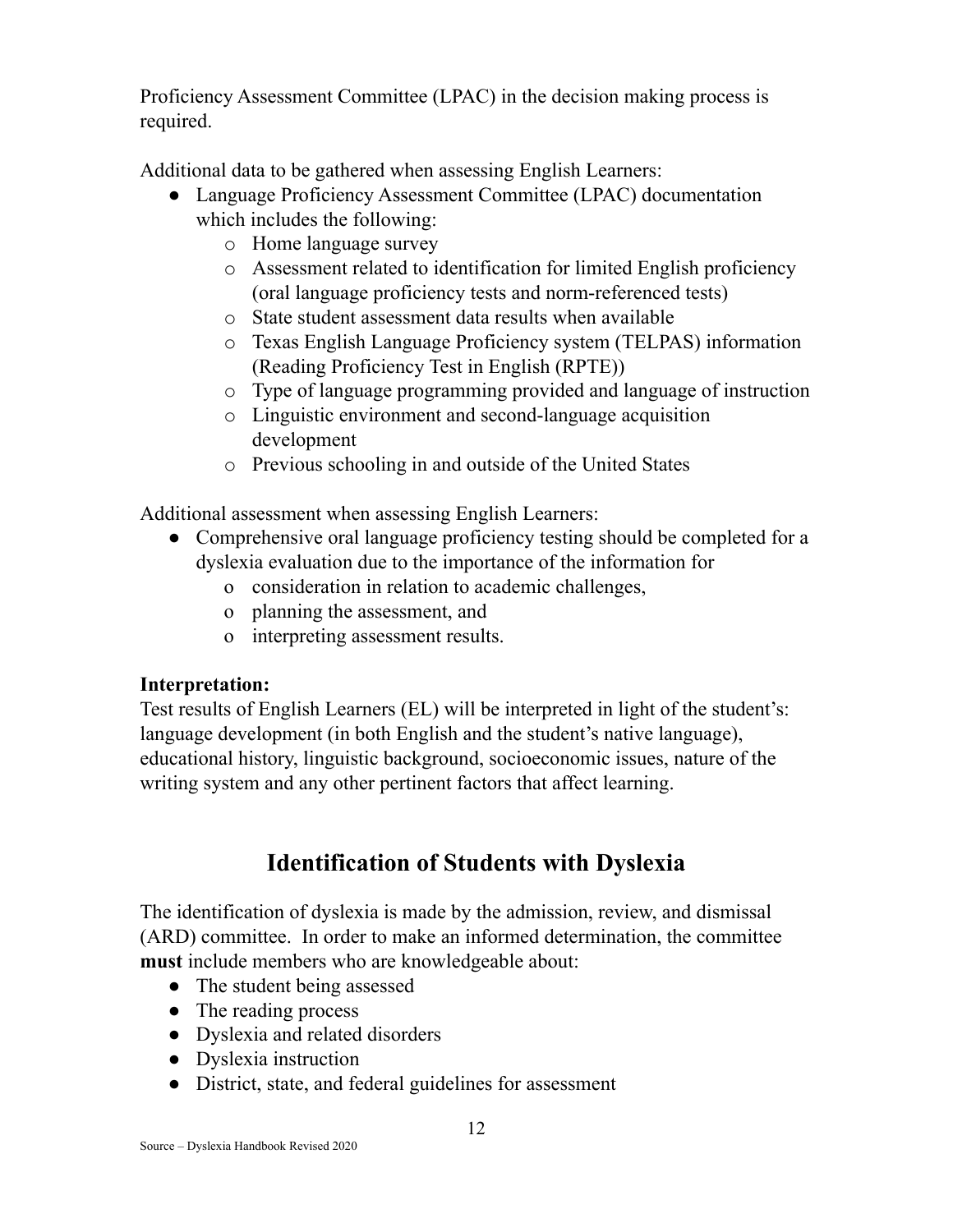- The assessments used
- The meaning of the collected data

The ARD committee will review all accumulated data to determine whether the student demonstrates a pattern of evidence for dyslexia. This data will include the following:

- The observations of the teacher, district or charter school staff, and/or parent/guardian
- Data gathered from the classroom (including student work and the results of classroom measures) and information found in the student's cumulative folder (including the developmental and academic history of the student)
- Data-based documentation of student progress during instruction/intervention
- The results of administered assessments
- Language Assessment Proficiency Committee (LPAC) documentation, when applicable
- All other accumulated data regarding the development of the student's learning and his/her educational needs

#### **Questions to Determine the Identification of Dyslexia**

- **●** Does the data show the following characteristics of dyslexia?
	- o Difficulty with accurate and/or fluent word reading
	- o Poor spelling skills
	- o Poor decoding ability
- Do these difficulties (typically) result from a deficit in the phonological component of language?
	- **o** Note: Because previous effective instruction in
	- phonological/phonemic awareness may remediate phonological awareness skills in isolation, average phonological awareness scores alone do not rule out dyslexia.
- **●** Are the difficulties **unexpected** for the student's age in relation to the student's other cognitive abilities and provision of effective classroom instructions?

The ARD Committee will determine if the results of the evaluation show that (1) the student has dyslexia or a related disorder that meets the IDEA eligibility criteria for a specific learning disability and (2) the student needs special education because of the dyslexia or a related disorder.

If the answer to both questions is yes, the ARD committee develops an Individualized Education Plan (IEP) that includes the critical, evidence-based components of dyslexia instruction as part of the specially designed instruction.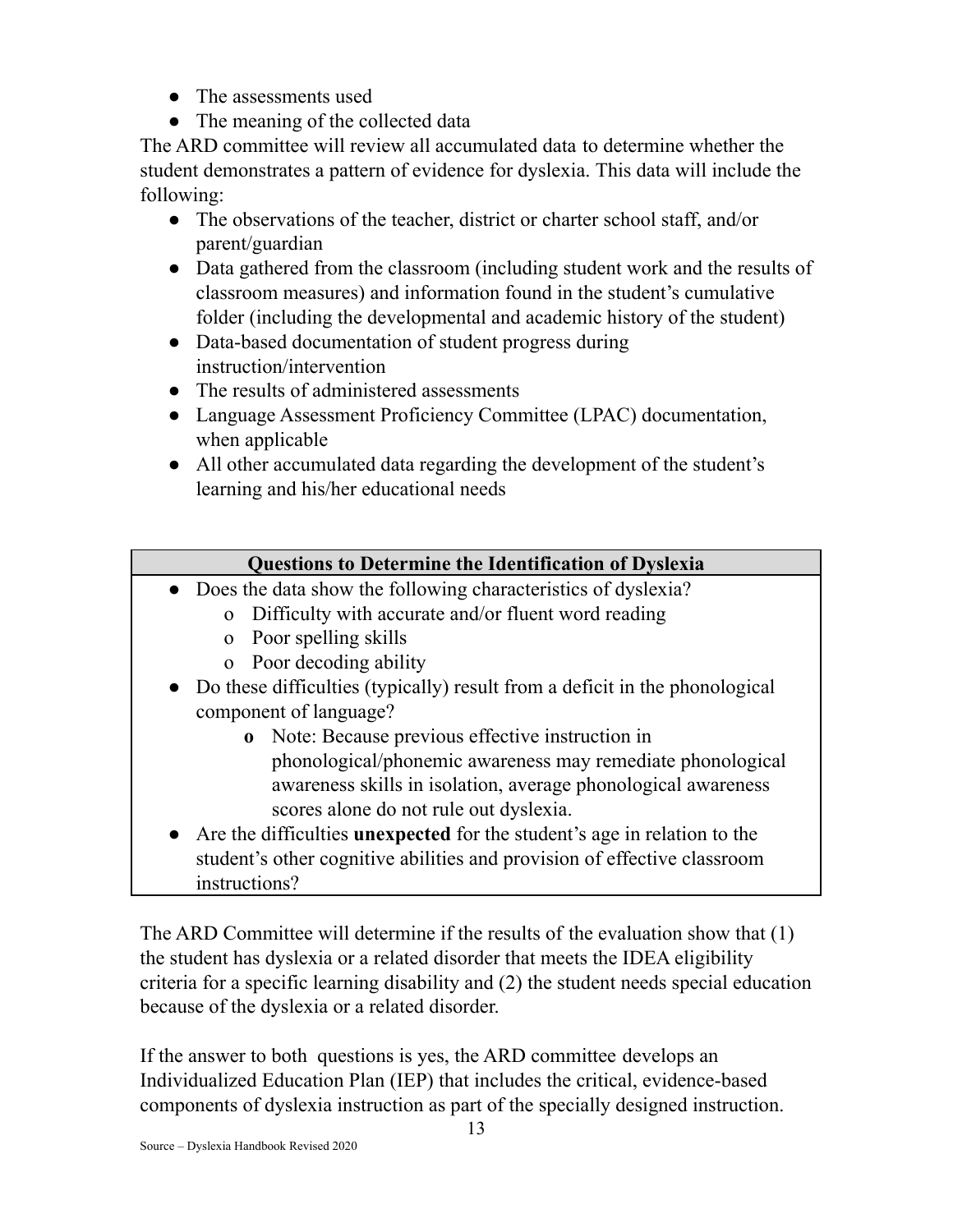Specially designed instruction differs from the standard protocol dyslexia instruction in that it offers a more individualized program specifically designed to meet a student's unique needs.

If the answer to the first question is yes and the second question is no, then the student is referred to Section 504. The Section 504 committee will develop an Individual Assistance Plan (IAP) that includes the critical, evidence based components of dyslexia instruction through the standard protocol dyslexia instruction.

#### **Assessment of Students Identified Outside the District**

Students identified as having dyslexia or related disorders from an outside source will be evaluated for eligibility in the district's program. Springtown ISD may choose to accept the outside assessment, or may re-assess the student. In either situation, the committee (§504 or ARD) will determine the identification status of a student enrolled in Springtown ISD, and the placement of the student in the dyslexia program(s).

#### **Pathways for the Identification and Provision of Instruction for Students with Dyslexia**

The following chart illustrates the process for determining the instructional support needed by students with dyslexia. While the process may begin with an initial screening, screening is NOT required to proceed through the evaluation and identification process. **A special education evaluation should be conducted whenever it appears to be appropriate, including upon request from the parent/guardian.** Some students will not proceed through all the steps before being referred for an FIE. A dyslexia evaluation will be incorporated into the FIE through special education. Additionally, dyslexia evaluations cannot be delayed or denied because of implementation of the screening or RtI Processes.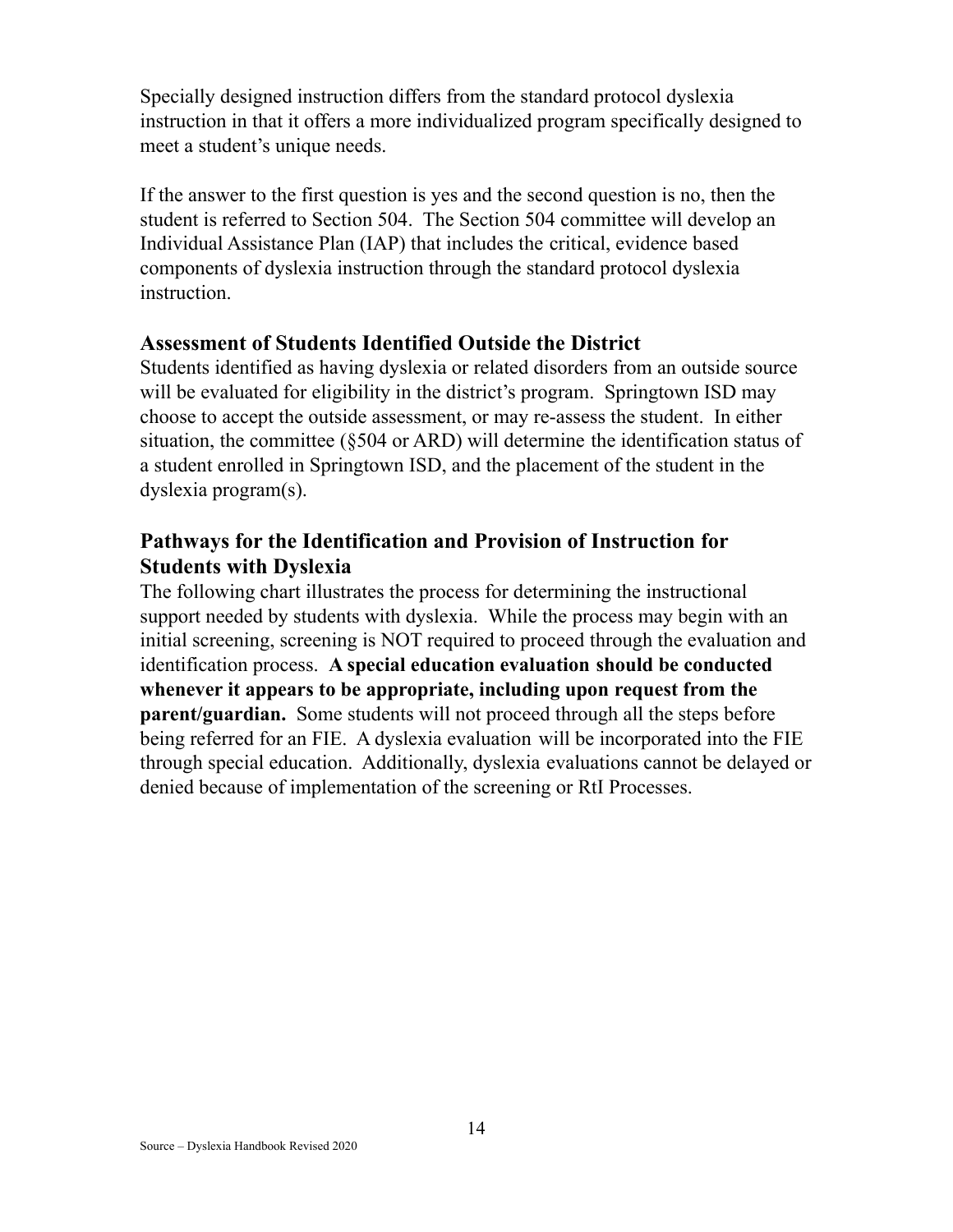## **Pathways for the Identification and Provision of Instruction for Students with Dyslexia at Springtown ISD**

A team of knowledgeable persons reviews data and existing information and determines an initial evaluation for dyslexia or related disorder should be conducted. The team determines the appropriate pathway for evaluation.

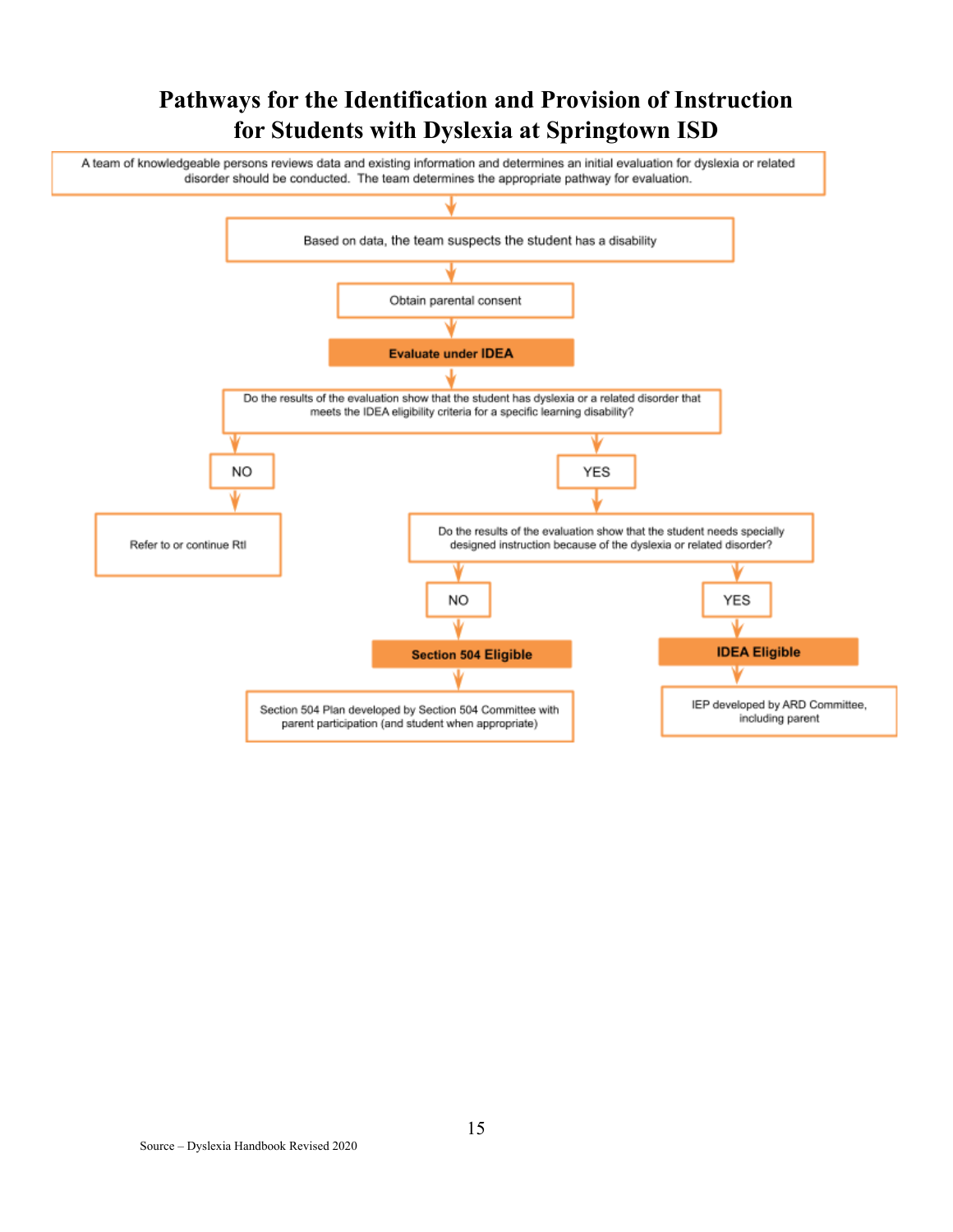#### **Re-evaluation for Dyslexia Identification and Accommodations**

A student determined to have dyslexia during screening or testing under TEC §38.003 (a) or accommodated because of dyslexia may not be rescreened or retested for dyslexia for the purpose of reassessing the student's need to accommodations until the district reevaluates the information obtained from previous screening or testing of the student.

## **Timeline**

When a referral for dyslexia assessment is made, Springtown ISD will ensure the IDEA evaluation procedure is followed in a reasonable amount of time. The timelines are as follows:

| Upon receipt of parent permission to assess until<br>assessment is completed                                                       | 45 school days          |
|------------------------------------------------------------------------------------------------------------------------------------|-------------------------|
| From the completion of the assessment to the ARD<br>committee for determination of dyslexia and program<br>placement               | 30 calendar days        |
| Following the committee meeting until program begins<br>(if it is determined the student is eligible for the dyslexia)<br>program) | Determined by committee |

## **Instruction for Students with Dyslexia**

Once it has been determined that a student has dyslexia, Springtown ISD shall provide an appropriate instructional program for the student as required in TEC §38.003(b) states:

*The board of trustees of each school district shall provide for the treatment of any student determined to have dyslexia or a related disorder.* <http://www.statutes.legis.state.tx.us/Docs/ED/htm/ED.38.htm#38.003>

The following procedures must be followed: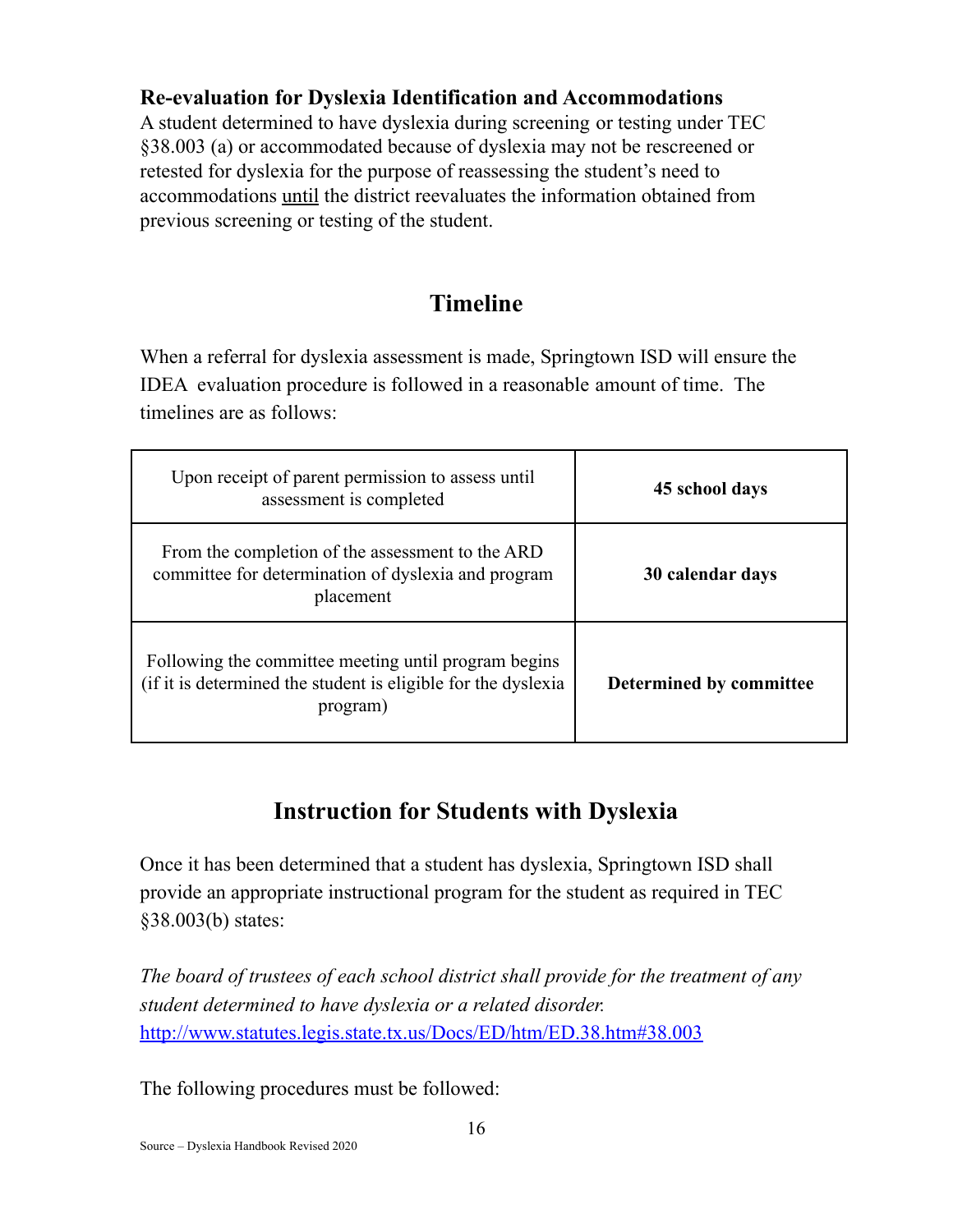- Instructional decisions for a student with dyslexia are made by a team that is knowledgeable about the student, the meaning of the evaluation information, and instructional components and delivery of instruction for students with dyslexia.
- Springtown ISD must provide each identified student access at his/her campus to an instructional program that meets the requirements in 19 TAC §74.28(c). The district shall purchase or develop a reading program for students with dyslexia and related disorders that is aligned with the descriptors found in the dyslexia handbook. The components of instruction and instructional approaches are described below.

#### **Critical, Evidence-Based Components of Dyslexia Instruction**

- Phonological Awareness
- Sound-symbol Association
- Syllabication
- Orthography
- Morphology
- Syntax
- Reading Comprehension

#### **Delivery of Dyslexia Instruction**

- Simultaneous, multisensory (VAKT Instruction)
- **●** Systematic and Cumulative Instruction
- Explicit instruction
- Diagnostic teaching to automaticity
- Synthetic instruction
- Analytic instruction

|                | <b>Springtown ISD Dyslexia Programs</b> |                |                  |
|----------------|-----------------------------------------|----------------|------------------|
| Grades $K - 2$ | Grades 3 - 4                            | Grades 5-8     | Grades 9-12      |
| iRead          | System 44                               | System 44/Read | Reading I and II |
|                |                                         | 180            | courses          |

• Both the teacher of dyslexia, the regular classroom teacher and the special education teacher (if applicable) should provide multiple opportunities to support intervention and to strengthen these skills; therefore, responsibility for teaching reading and writing must be shared by classroom teachers, reading specialists, interventionists, and teachers of dyslexia programs.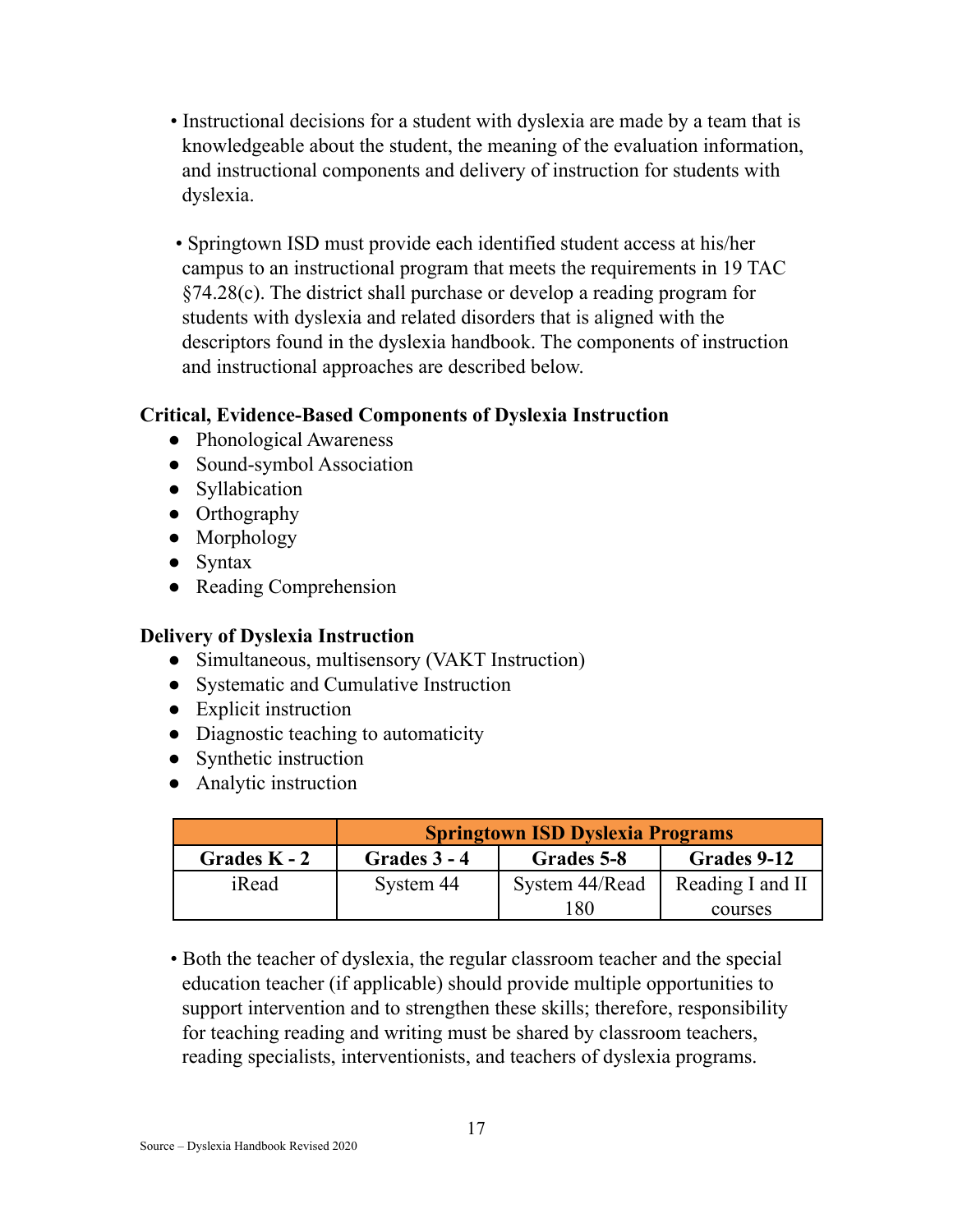• Teachers who provide the appropriate instruction for students with dyslexia must be trained in instructional strategies that utilize individualized, intensive, multisensory, phonetic methods and a variety of writing and spelling components specified in the next section of this plan. (19 TAC §74.28). Springtown ISD teachers who provide dyslexia instruction must complete a **minimum of 6 hours yearly** of documented **dyslexia** training aligned to 19 TAC §74.28(c). Providers of dyslexia instruction in Springtown ISD also serve as campus trainers and consultants in dyslexia and related disorders.

#### **Instructional Accommodations for Students with Disabilities**

In addition to dyslexia instruction, accommodations provide the student with dyslexia effective and equitable access to the general education classroom. Accommodations are not a one size fits all; rather, the impact of dyslexia on each individual determines the necessary accommodation. Listed below are examples of reasonable classroom accommodations for Springtown ISD:

- Copies of notes
- Note-taking assistance
- Additional time on assignments and tests
- Reduced/shortened assignments (chunking assignments into manageable units, fewer items given on a classroom test or homework assignments without eliminating concepts, or a student planner to assist with assignments)
- Alternative test location that provides a quiet environment and reduces distractions
- Priority seating assignment
- Oral reading of instructions and written materials
- Word banks
- Audiobooks
- Text to speech
- Speech to text
- Electronic spellers
- Electronic dictionaries
- Formula charts
- Adaptive learning tools and features in software programs (Read & Write)

### **Parent Education Program**

Springtown ISD shall provide a parent education program for the parents/ guardians of students with dyslexia and related disorders. Parents/guardians will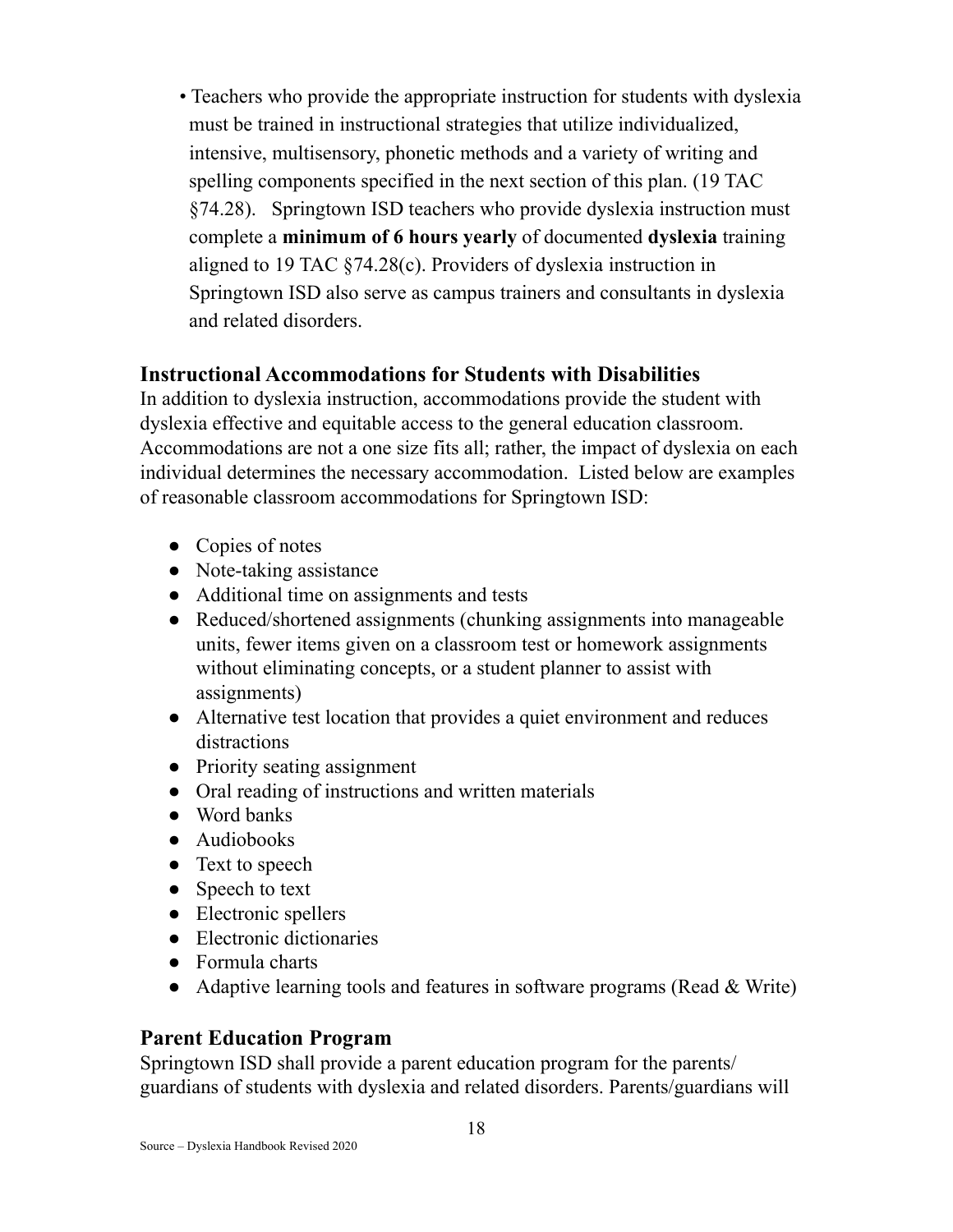receive resources (i.e. Dyslexia Newsletter, SISD Dyslexia Plan, Dyslexia brochure) as the parent education program. The Springtown ISD Dyslexia Plan will also be posted on the district's website as a part of the parent education program. The program should include the following:

- Characteristics of dyslexia and related disorders
- Information on assessment and diagnosis of dyslexia
- Information on effective strategies for teaching students with dyslexia
- Awareness of information on classroom modifications and especially of modifications allowed on standardized testing (19 TAC §74.28)

## **Student Monitoring & Dyslexia Program Exit Criteria**

Upon successful completion of Springtown ISDs program(s), as measured by program mastery checks (assessments) completed at regular intervals, students will be exited from the district dyslexia program(s). Additional criteria for exit may include but is not limited to: grades from progress reports or report cards, state assessment data, benchmarks, progress monitoring data, teacher and/or parent observations/checklists, and individual dyslexia program requirements.

Students that have completed the Springtown ISD dyslexia program will receive regular monitoring during the first three year as follows:

| <b>Time After Exit</b> | <b>Monitoring Interval</b>    |  |
|------------------------|-------------------------------|--|
| 1 <sup>st</sup> Year   | 15 minutes per grading period |  |
| $2nd$ Year             | 30 minutes per semester       |  |
| $3rd$ Year             | 30 minutes / year             |  |

*Note: The ARD or §504 committee will meet annually for all students being served in the dyslexia program, as well as monitored students.*

Monitoring may include, but is not limited to the collection/evaluation of:

- Progress reports and report cards
- State assessment data
- Teacher reports/checklists
- Parent reports/checklists
- Counselor reports
- Other program reports
- Additional assessment data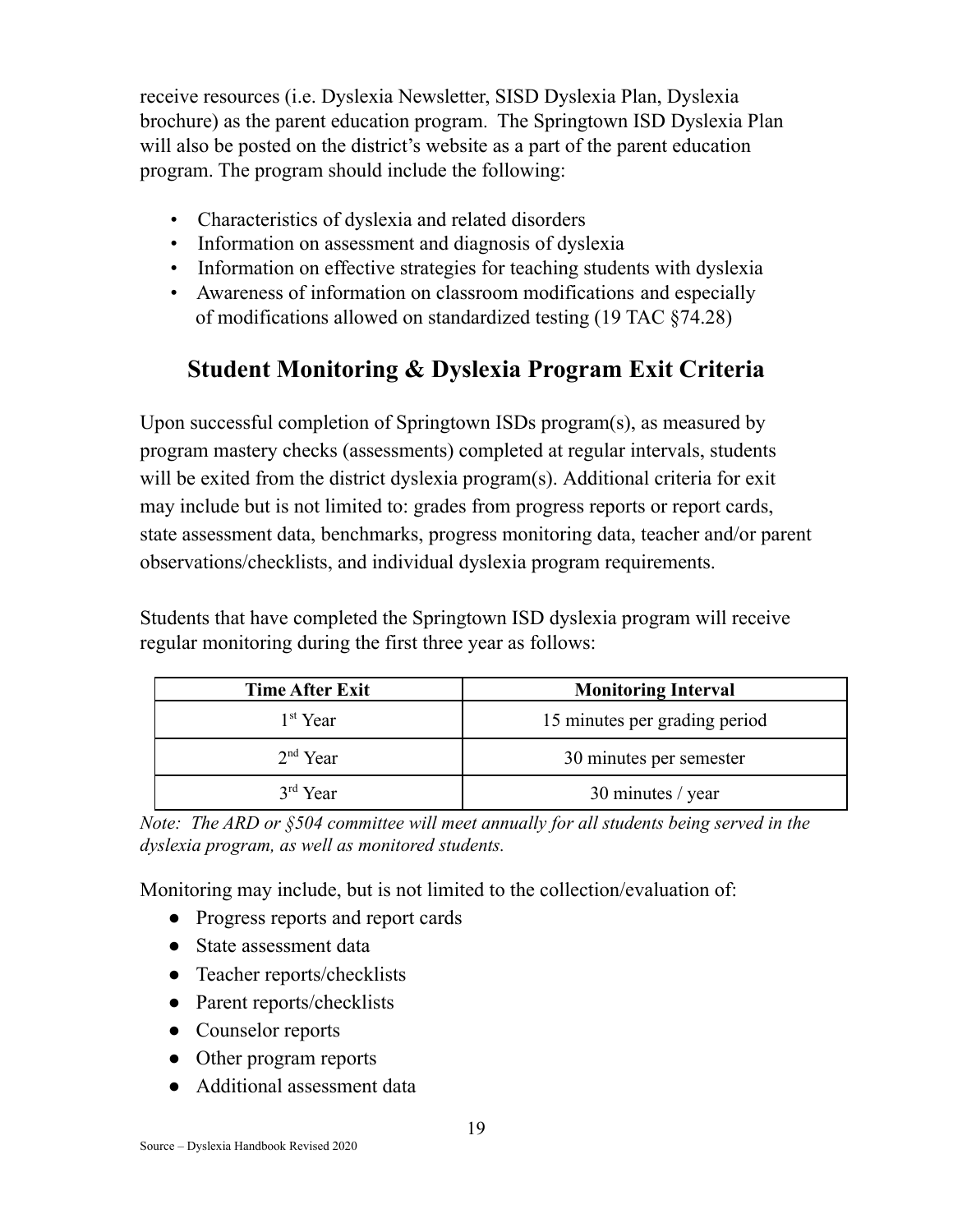Students qualifying for dyslexia services that are identified as §504 or special education will follow monitoring/re-evaluation requirements outlined in federal law.

No one factor is sufficient to warrant exiting a student from direct dyslexia services. Dismissal is determined by the  $\S 504$  committee or ARD committee. The committee considers the following factors when recommending exiting or reduction of dyslexic services:

- Progress in the district dyslexia program
- The reevaluation and/or post-testing of student shows student growth to be closer to grade level proficiency standards

(NOTE: Reevaluation does not mean reassessing to establish the identification of dyslexia, but rather viewing data that supports student progress and achievement.)

- The student demonstrates self-monitoring/self-correction behaviors as evidenced through informal observation by teacher and/or dyslexia teacher
- The student passed the reading portion of the state assessment (NOTE: passing the reading portion of the state assessment is never the sole source for exiting dyslexia services)
- Committee recommendation
- Parent request in writing that the student exit the program

If a student has shown substantial progress and the §504 committee or ARD committee determines the student is ready to be dismissed completely from the program, the committee may recommend monitoring services instead of direct services. When a child is exited from the dyslexia services, a dismissal form will be completed and placed in the student's cumulative folder.

## **Dysgraphia**

Texas state law requires districts to identify students who have dyslexia and related disorders. TEC §38.003 identifies dysgraphia as one of those related disorders. Dysgraphia is a written language disorder in the serial production of strokes to form handwritten letters. This involves not only motor skills but also language skills-finding, retrieving, and producing letters, which is a subword-level language skill. The impaired handwriting may interfere with spelling and or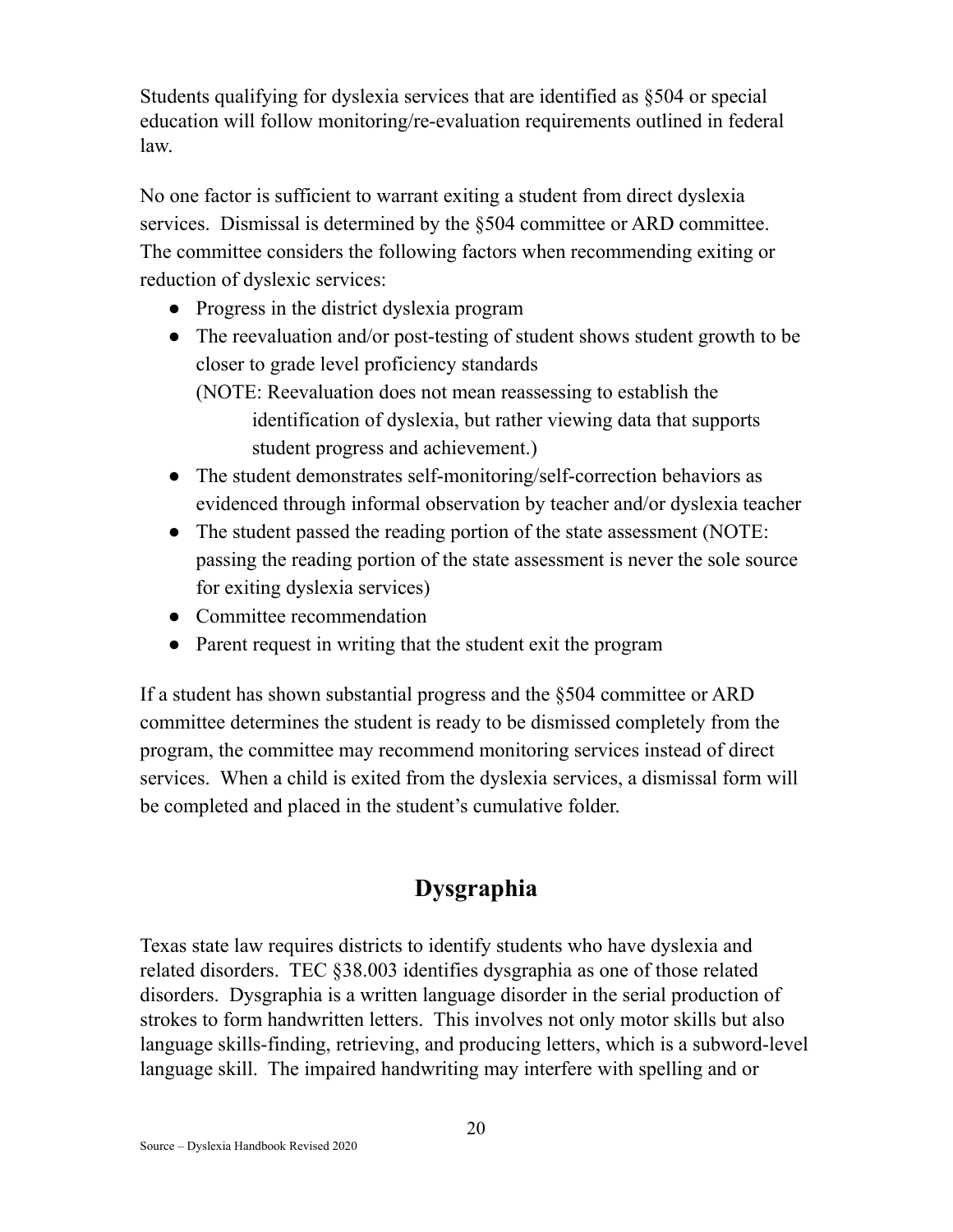composition. However, students with only dysgraphia do not have difficulty with reading.

The characteristics of dysgraphia include the following:

- Variably shaped and poorly formed letters
- Excessive erasure and cross-outs
- Poor spacing between letters and words
- Letter and number reversals beyond early stages of writing
- Awkward, inconsistent pencil grip
- Heavy pressure and hand fatigue
- Slow writing and copying with legible or illegible handwriting

Additional consequences of dysgraphia may include:

- Difficulty with unedited spelling
- Low volume of written output as well as problems with other aspects of written expression

Dysgraphia is **NOT:**

- Evidence of a damaged motor nervous system
- Part of a developmental disability that has fine motor deficits
- Secondary to a medical condition
- Association with generalized developmental motor or coordination difficulties
- Impaired spelling or written expression with typical handwriting

#### **Dysgraphia Screening**

Students enrolling in Springtown ISD shall be assessed for dyslexia and related disorders at appropriate times (TEC §38.003(a)). When dysgraphia is suspected, the Springtown ISD campus dyslexia teacher will administer the [Lexercise](https://www.lexercise.com/tests/dysgraphia-test) Dysgraphia screener.. If the screener provides an indication of dysgraphia **and** the student has received effective handwriting instruction, then the student should be referred for further dysgraphia evaluation.

Campuses in Springtown ISD should recommend screening for dysgraphia if the student demonstrates the following: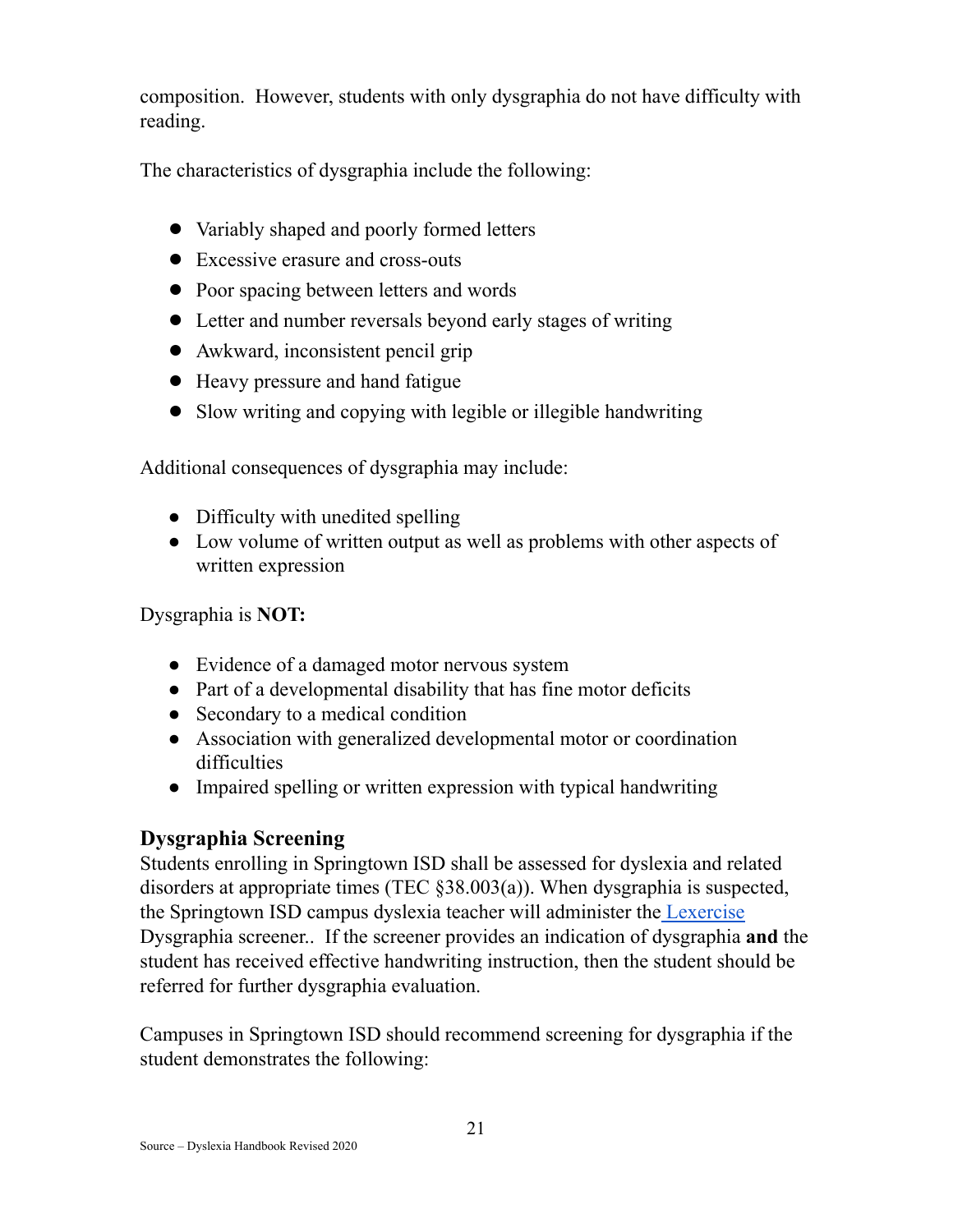- Impaired or illegible handwriting that is unexpected for the student's age/grade
- Impaired handwriting that interferes with spelling, written expression, or both that is unexpected for the student's age/grade

#### **Process for Evaluation**

The same processes for evaluation of dyslexia apply to dysgraphia.

Documentation of the following characteristics of dysgraphia should be collected during the data gathering stage of evaluation:

- Slow or labored written work
- Poor formation of letters
- Improper letter slant
- Poor pencil grip
- Inadequate pressure during handwriting
- Excessive erasures
- Poor spacing between words
- Poor spacing inside words
- Inability to recall accurate orthographic patterns for words
- "b" and "d" reversals beyond developmentally appropriate time
- Inability to copy words accurately
- Inability of student to read what was previously written
- Overuse of short familiar words such as "big"
- Avoidance of written tasks
- Difficulty with visual-motor integrated sports or activities

In compliance with IDEA, Springtown ISD administers test instruments and other evaluation materials that assess the following domains:

#### **Academic Skills**

- Letter formation
- Handwriting
- Word/sentence dictation (timed and untimed)
- Copying of text
- Written expression
- Written Fluency (both accuracy and fluency)

#### **Cognitive Processes**

• Memory for letter or symbol sequences (orthographic processing)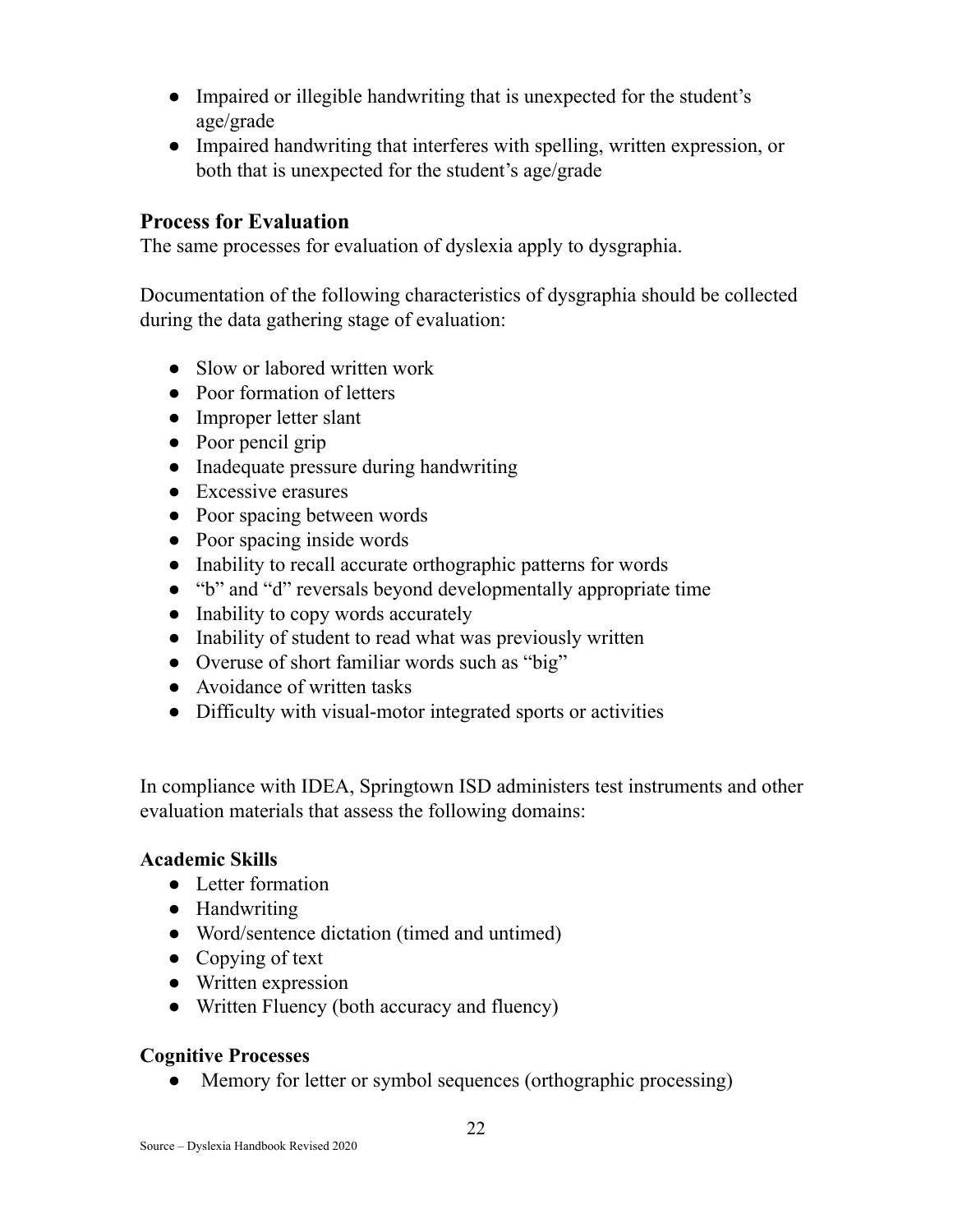Based on the student's academic difficulties and characteristics, additional areas that may be assessed include the following:

- Phonological awareness
- Phonological memory
- Working memory
- Letter retrieval
- Letter matching

#### **Review and Interpretation of Data**

In order to make an informed determination, the committee **must** include members who are knowledgeable about:

- The student being assessed
- The handwriting process
- Dysgraphia and related disorders
- Dysgraphia instruction
- District, state, and federal guidelines for evaluation

The committee will review all accumulated data to determine whether the student demonstrates a pattern of evidence for dysgraphia. This data will include the following:

- The observations of the teacher, district or charter school staff, and/or parent/guardian
- Data gathered from the classroom (including student work and the results of classroom measures) and information found in the student's cumulative folder (including the developmental and academic history of the student)
- Data-based documentation of student progress during instruction/intervention
- The results of administered assessments
- Language Assessment Proficiency Committee (LPAC) documentation, when applicable
- All other accumulated data regarding the development of the student's learning and his/her educational needs

#### **Questions to Determine the Identification of Dysgraphia**

**●** Does the data show a pattern of low writing and spelling ability that is *unexpected* for the student in relation to the student's other cognitive abilities and provision of effective classroom instruction? It is important to remember that a student cannot be identified with dysgraphia if he/she has not been taught handwriting with fidelity.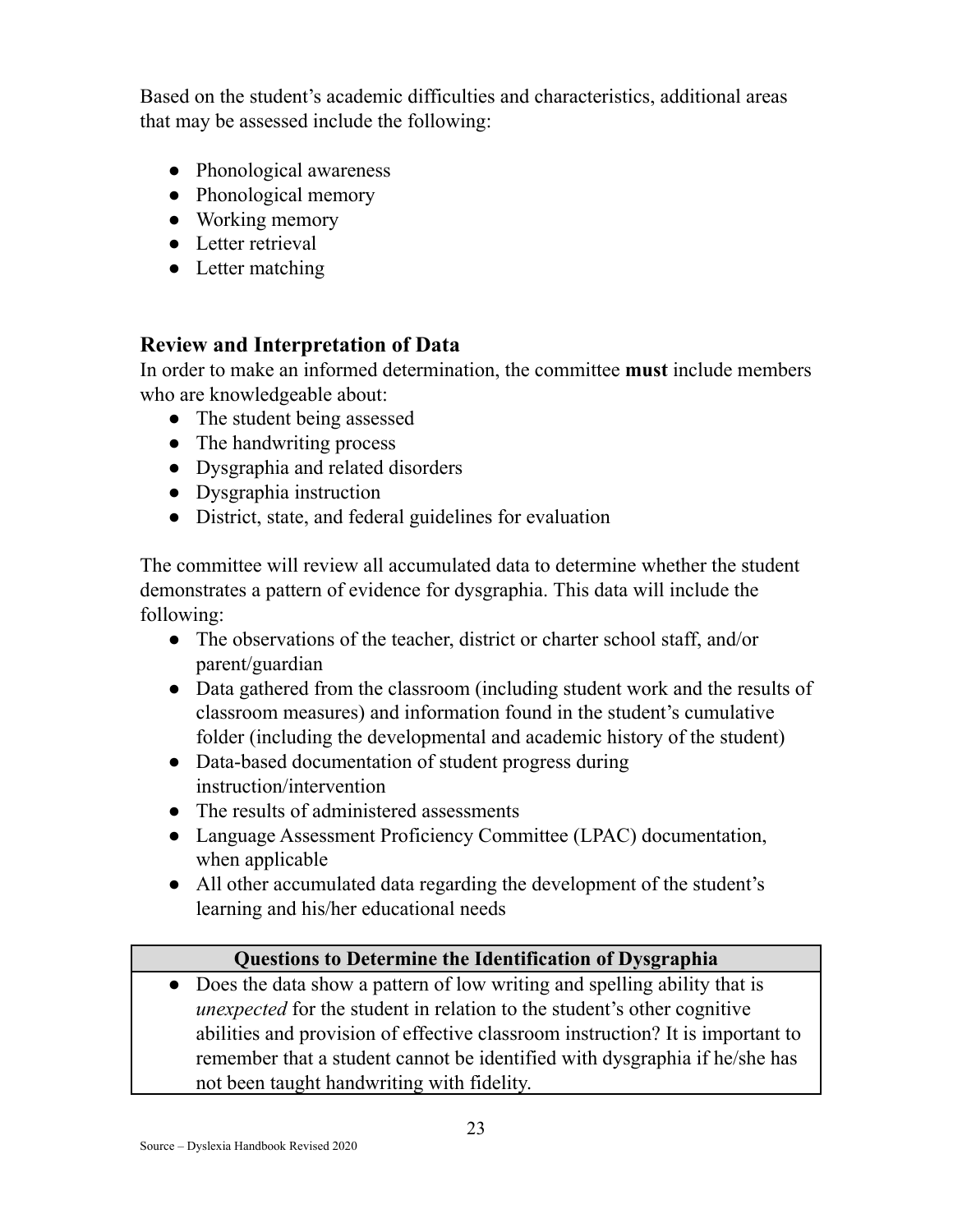- **●** Does the pattern indicate the student has dysgraphia?
- **●** Does the student meet eligibility as a student with a disability under Section 504 or IDEA?

#### **Instruction for Students with Dysgraphia**

Between 10% and 30% of students struggle with handwriting. The following are research-based elements of effective handwriting instruction, in both manuscript and cursive handwriting:

- Show students how to hold a pencil.
- Model efficient and legible letter formation.
- Provide multiple opportunities for students to practice effective letter formation.
- Use scaffolds, such as letters with numbered arrows showing the order and direction of strokes.
- Have students practice writing letters from memory.
- Provide handwriting fluency practice to build students' automaticity.
- Practice handwriting in short sessions.

Handwriting supports spelling. Orthography is the written spelling patterns and rules in a given language. Students must be taught the regularity and irregularity of the orthographic patterns of language in an explicit and systematic manner. As a result, students with dysgraphia will benefit from the following guiding principles:

- Phoneme-grapheme correspondence
- Letter order and sequence pattern, or orthographic conventions
	- o Syllable types
	- o Orthographic rules
	- o Irregular words
- Position of phoneme or grapheme in a word
- Meaning and part of speech
- Language of origin

Students with written expression difficulties because of dysgraphia would benefit from being taught explicit strategies for composing, including the writing process and genre specific forms.

The way the content is delivered should be consistent with the principles of effective intervention for student with dysgraphia include the following: